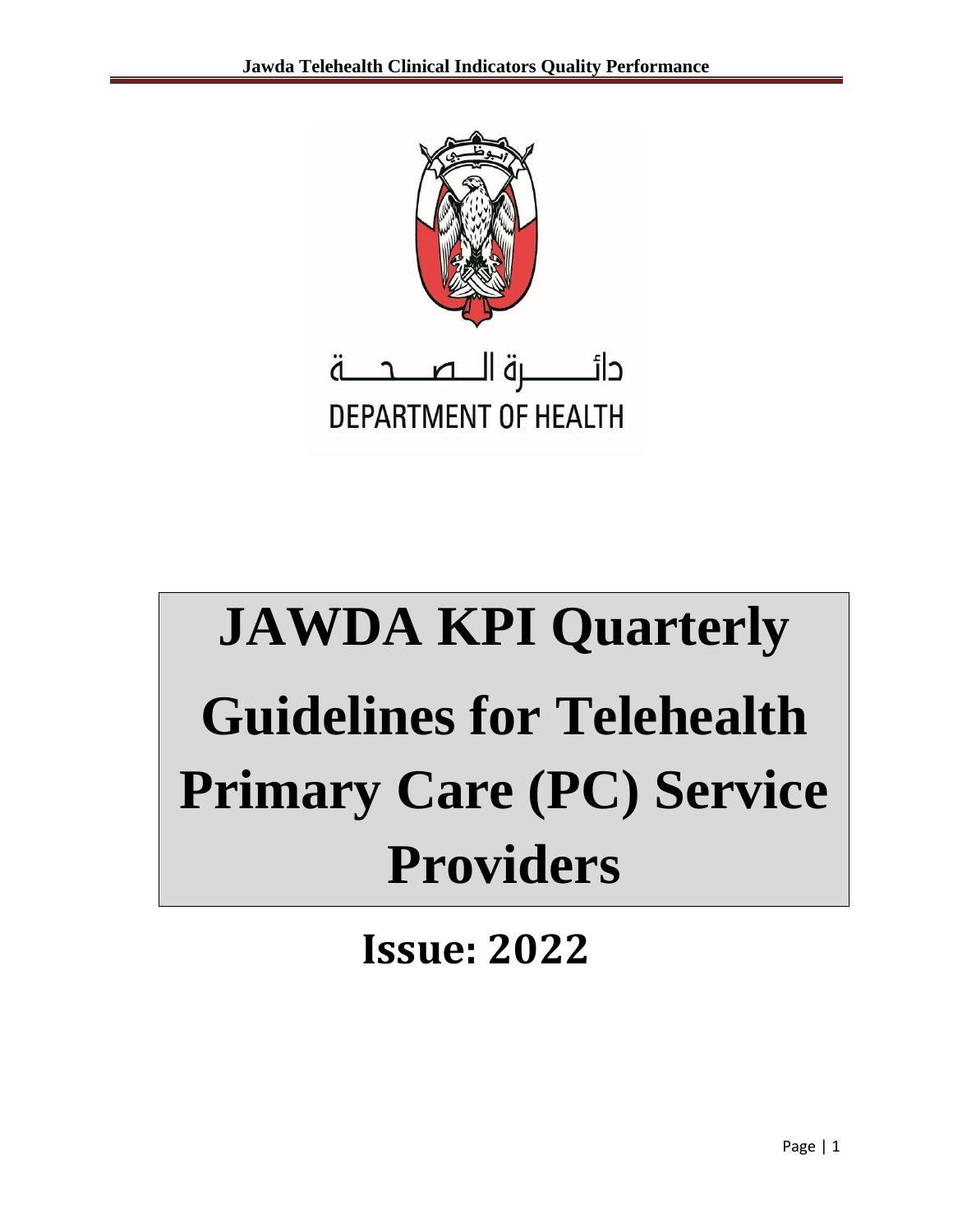# **Table of Contents**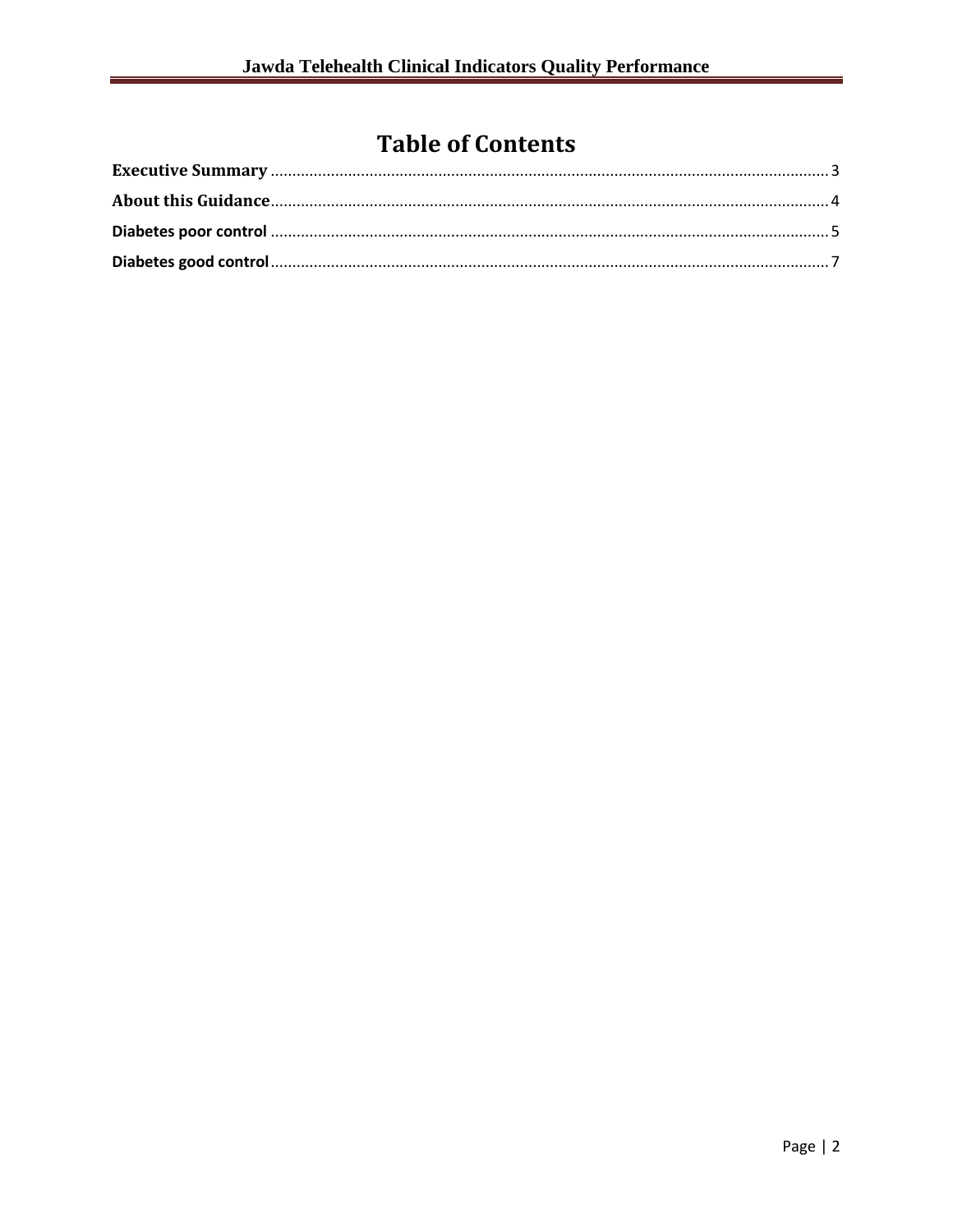## <span id="page-2-0"></span>**Executive Summary**

The Department of Health– Abu Dhabi (DOH) is the regulatory body of the healthcare sector in the Emirate of Abu Dhabi and ensures excellence in healthcare for the community by monitoring the health status of its population.

The Emirate of Abu Dhabi is experiencing a substantial growth in the number of hospitals, centers and clinics. This is ranging from school clinics and mobile units to internationally renowned specialize and tertiary academic healthcare centers. Although, access and quality of care has improved dramatically over the last couple of decades, mirroring the economic upturn and population boom of the Emirate, however challenges remain in addressing further improvements to the healthcare sector.

The main challenges that are presented with increasingly dynamic population include an aging population with increased expectation for treatment, utilization of technology and diverse workforce leading to increased complexity of healthcare provision in Abu Dhabi. All of this results in an increased and inherent risk to quality and patient safety.

DOH has developed a dynamic and comprehensive quality framework in order to bring about improvements across the health sector. This guidance relates to the quality indicators that DOH is mandating the quarterly reporting against all fully operating general and specialist hospitals in Abu Dhabi.

The guidance sets out the full definition and method of calculation for Telehealth access in the form of clinical outcome performance indicators. For enquiries about this guidance, please contact jawda@doh.gov.ae

This document is subject for review and therefore it is advisable to always utilize online versions available on the DOH website.

Published: 2022 Version 1 Effective in January, 01 2022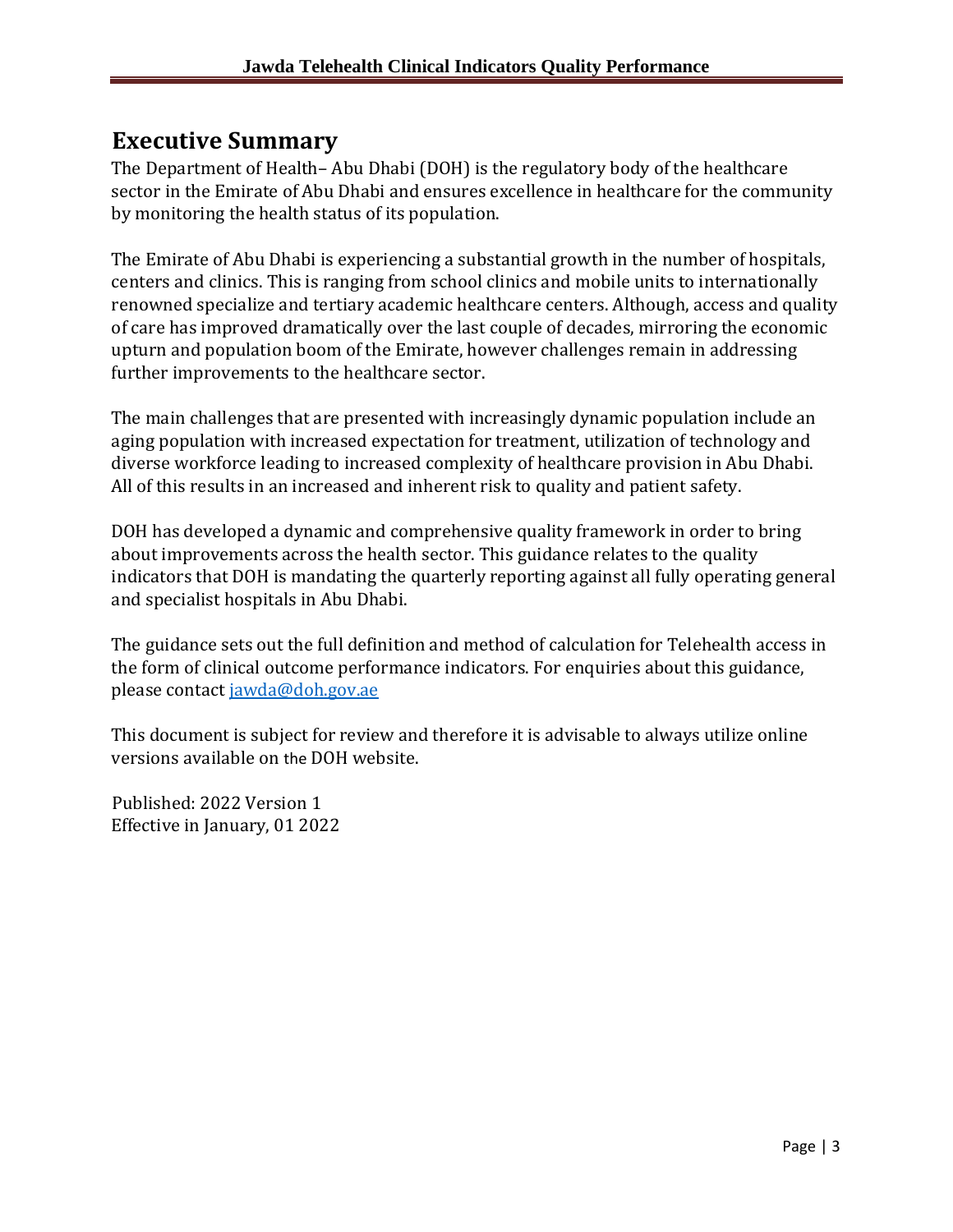# <span id="page-3-0"></span>**About this Guidance**

The guidance sets out the definitions and reporting frequency of JAWDA Telehealth service performance indicators. The Department of Health (DoH), with consultation from local and international expertise of chronic disease management has developed Telehealth performance Indicators that are aimed for assessing the degree to which a telehealth service provider competently and safely delivers the appropriate remote clinical services to the patient within the optimal time period.

The Jawda KPI for telehealth clinical indicators in this guidance include measures to monitor I.e., how well telehealth care hospitals and centers provide remote care for their patients, how often telehealth care hospitals and centers follow best practices and how effective they are at keeping patients healthy, and how patients feel about their experience on remote telehealth service. Healthcare providers are the most qualified professionals to develop and evaluate quality of care for people with chronic conditions; therefore, it is crucial that clinicians retain a leadership position in defining performance among telehealth service.

#### **Who is this guidance for?**

All DoH licensed healthcare facilities providing telehealth care services in the Emirate of Abu Dhabi.

#### **How do I follow this guidance?**

Telehealth care services provider are NOT required to submit quarterly submission of Jawda e-notification system. Jawda team will use centrally collected claim data submitted from healthcare providers through Shafafiya portal.

#### **What is the Regulation related to this guidance?**

- Legislation establishing the Health Sector
- Department of Health Standard for Telehealth care issued 16th September 2020. <https://www.doh.gov.ae/-/media/0272CB2B824D41D6B4A2A5C78EBD94F9.ashx>
- As per DoH [Policy for Quality and Patient Safety](https://www.haad.ae/HAAD/LinkClick.aspx?fileticket=Jrh93s-AyUA%3d&tabid=1276) issued January 15<sup>th</sup> 2017, this guidance applies to all DoH Licensed Hospital Healthcare Facilities in the Emirate of Abu Dhabi in accordance with the requirements set out in this Standard.
- DoH claim adjudication policy<https://www.doh.gov.ae/en/resources/standards>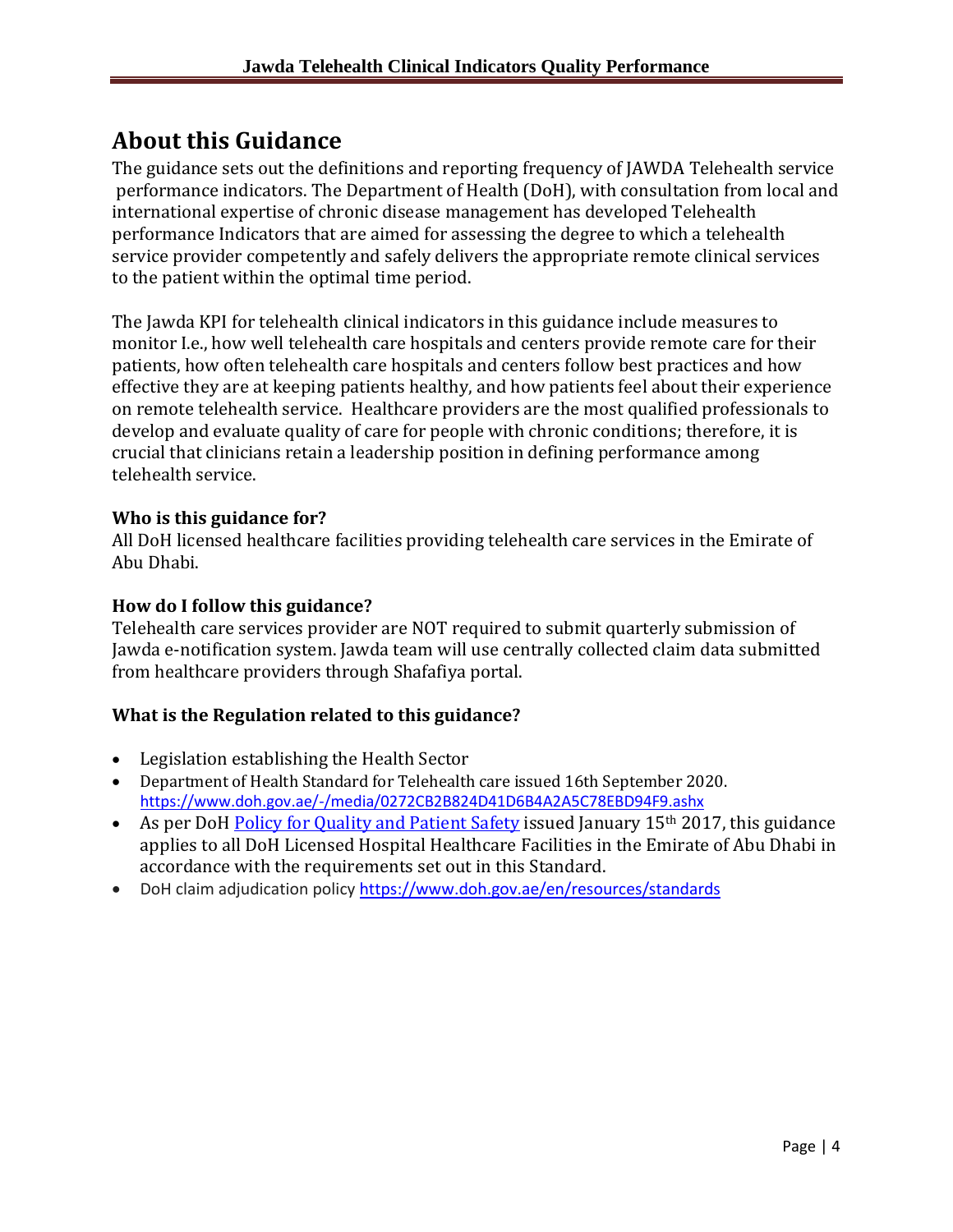### Type: Comprehensive Diabetes Care (CDC) Number: TEH\_QI001

| <b>KPI Description (title):</b> | <b>Diabetes Poor control</b>                                                                                                                                                                                                                                                                                                                                                                                                                                                                                          |
|---------------------------------|-----------------------------------------------------------------------------------------------------------------------------------------------------------------------------------------------------------------------------------------------------------------------------------------------------------------------------------------------------------------------------------------------------------------------------------------------------------------------------------------------------------------------|
| <b>Domain</b>                   | <b>Clinical Effectiveness</b>                                                                                                                                                                                                                                                                                                                                                                                                                                                                                         |
| Sub-Domain                      | <b>Outcome</b>                                                                                                                                                                                                                                                                                                                                                                                                                                                                                                        |
| <b>Definition</b>               | Percent of diabetics who had hemoglobin $A1c > 9.0$ % (poor control) or<br>no test result for most recent test within the last 12 months                                                                                                                                                                                                                                                                                                                                                                              |
| <b>Calculation</b>              | <b>Numerator:</b> Cases from the denominator where the most recent HbA1c<br>measurement was greater than $> 9.0$ % or had no test result during<br>reporting period who accessed remote telehealth services.                                                                                                                                                                                                                                                                                                          |
|                                 | Patients should have a minimum of 2 physical diabetes related visits in<br>addition to diabetes related telehealth visits within the last 12 months                                                                                                                                                                                                                                                                                                                                                                   |
|                                 | $HbA1C - CPT - 83036,$                                                                                                                                                                                                                                                                                                                                                                                                                                                                                                |
|                                 | <b>Denominator;</b> Total number of adults (18-75), with a diabetes principal<br>diagnosis or diabetes medication during reporting period, who<br>accessed remote telehealth services                                                                                                                                                                                                                                                                                                                                 |
|                                 | CPT Codes: 99441, 99442, 99443                                                                                                                                                                                                                                                                                                                                                                                                                                                                                        |
|                                 | Service Codes - 01-01, 01-02, 01-03, 01-04                                                                                                                                                                                                                                                                                                                                                                                                                                                                            |
|                                 | ICD 10 Codes: E08, E10, E11, E13, O24, series Z79.4, Z79.84 (See Appendix<br>$-D$ )                                                                                                                                                                                                                                                                                                                                                                                                                                   |
|                                 | <b>Denominator exclusions</b>                                                                                                                                                                                                                                                                                                                                                                                                                                                                                         |
|                                 | Patient with diagnosis of polycystic ovaries, gestational diabetes,<br>or steroid-induced diabetes<br>Obesity - E66.01 E66.09, E66.1, E66.2, E66.8, E66.9                                                                                                                                                                                                                                                                                                                                                             |
|                                 | ICD-10: 024.410, 024.414, 024.415, 024.419, 024.420,<br>024.424,024.425,024.429,024.430,024.434,024.435,024.439,<br>024.4, E28.2, E09.00, E09.01, E09.10, E09.11. E09.21, E09.22, E09.29,<br>E09.311, E09.319, E09.3211, E09.3212, E09.3213, E09.3219, E09.3291,<br>E09.3292, E09.3293, E09.3299, E09.3311, E09.3312, E09.3313,<br>E09.3319, E09.3391, E09.3392, E09.3393, E09.3399,<br>E09.3411, E09.3412, E09.3413, E09.3419, E09.3491, E09.3492,<br>E09.3493, E09.3499, E09.3511,<br>E09.3512, E09.3513, E09.3519, |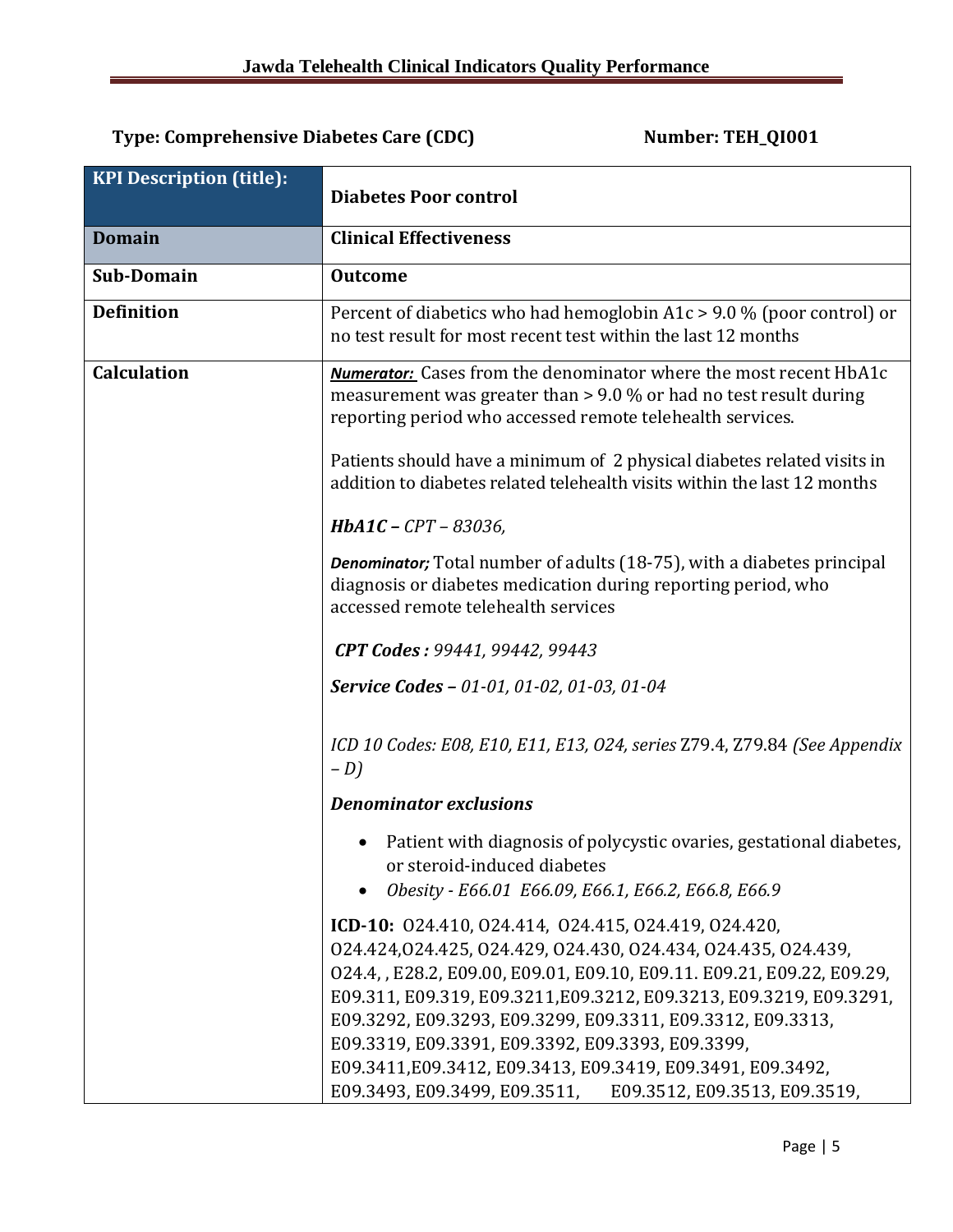|                                 | E09.3521, E09.3522, E09.3523, E09.3529, E09.3531, E09.3532,             |
|---------------------------------|-------------------------------------------------------------------------|
|                                 | E09.3533, E09.3539, E09.3541, E09.3542, E09.3543, E09.3549,             |
|                                 | E09.3551, E09.3552, E09.3553, E09.3559, E09.3591, E09.3592,             |
|                                 | E09.3593, E09.3599, E09.36, E09.37X1, E09.37X2, E09.37X3, E09.37X9,     |
|                                 | E09.39, E09.40, E09.41, E09.42, E09.43, E09.44, E09.49, E09.51, E09.52, |
|                                 | E09.59, E09.610, E09.618, E09.620, E09.621, E09.622, E09.628,           |
|                                 | E09.630, E09.638, E09.641, E09.649, E09.65, E09.69, E09.8, E09.9        |
|                                 |                                                                         |
|                                 |                                                                         |
| <b>Reporting Frequency</b>      | Quarterly                                                               |
|                                 |                                                                         |
| <b>Unit Measure</b>             | $%$ Hemoglobin A1c > 9.0%                                               |
|                                 |                                                                         |
| <b>Desired Direction</b>        | Lower is better                                                         |
|                                 |                                                                         |
| <b>International comparison</b> | https://www.ncqa.org/hedis/measures/                                    |
| if available                    | https://www.ahrg.gov/                                                   |
|                                 | https://www.qualityforum.org/QPS/QPSTool                                |
| <b>Data Source</b>              | Centrally collected claim data (KEH)                                    |
|                                 |                                                                         |
|                                 |                                                                         |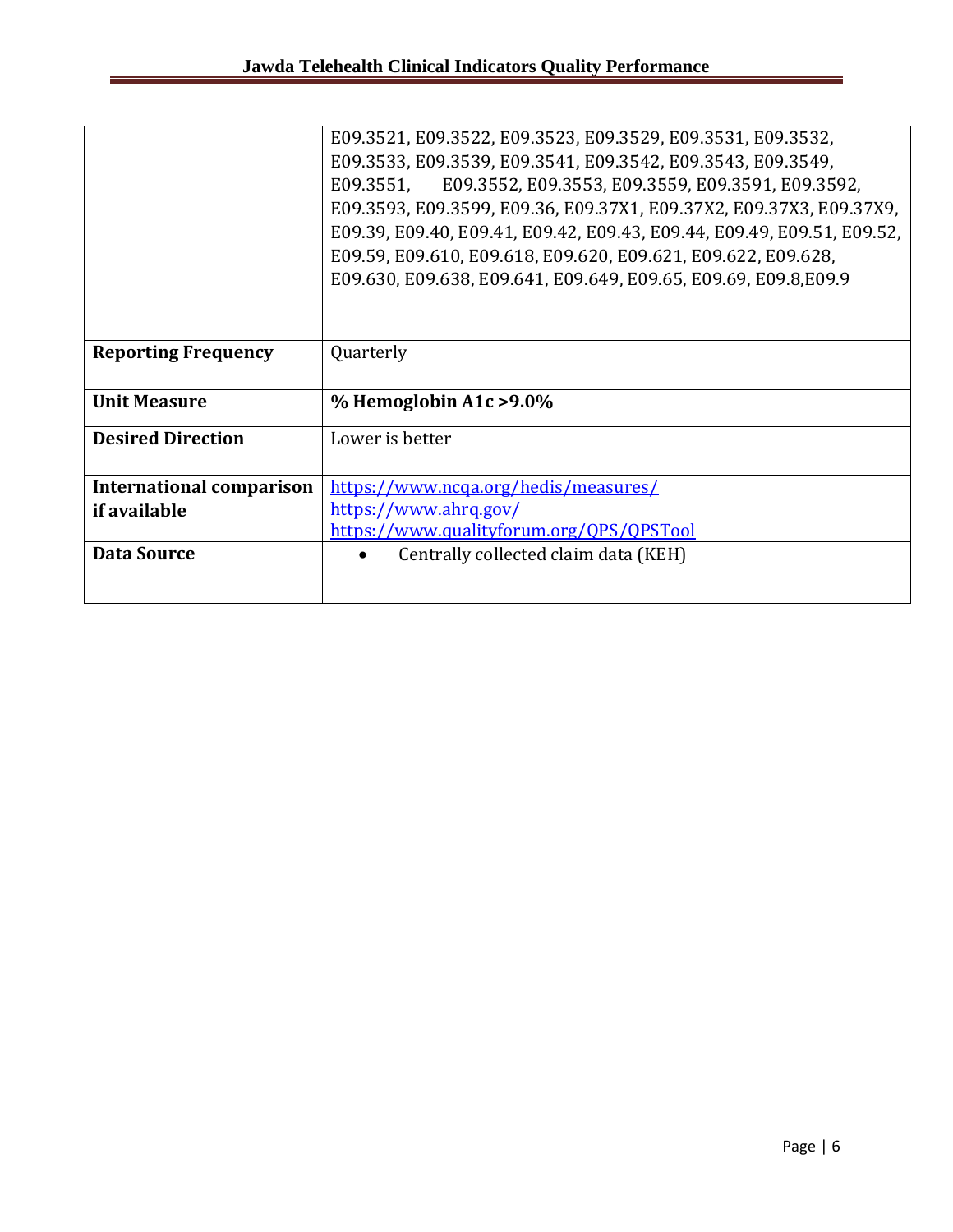### <span id="page-6-0"></span>Type: Comprehensive Diabetes Care (CDC) Mumber: TEH\_QI002

| <b>KPI Description</b><br>(title): | Diabetes good control                                                                                                                                                                                                                                                                                                                                                                                                                                                                                                                                                                                                                                                       |
|------------------------------------|-----------------------------------------------------------------------------------------------------------------------------------------------------------------------------------------------------------------------------------------------------------------------------------------------------------------------------------------------------------------------------------------------------------------------------------------------------------------------------------------------------------------------------------------------------------------------------------------------------------------------------------------------------------------------------|
| <b>Domain</b>                      | <b>Clinical Effectiveness</b>                                                                                                                                                                                                                                                                                                                                                                                                                                                                                                                                                                                                                                               |
| <b>Sub-Domain</b>                  | Outcome                                                                                                                                                                                                                                                                                                                                                                                                                                                                                                                                                                                                                                                                     |
| <b>Definition</b>                  | Percent of diabetics who had hemoglobin A1C < 7.0 % (good control) for the<br>most recent test within the last 12 months                                                                                                                                                                                                                                                                                                                                                                                                                                                                                                                                                    |
| <b>Calculation</b>                 | <b>Numerator:</b> Cases from the denominator where the most recent HbA1c<br>measurement was less than < 7.0 % during reporting period who accessed<br>remote telehealth services, within the last 12 months<br>Patients should have a minimum of 2 physical diabetes related visits in addition<br>to diabetes related telehealth visits within the last 12 months<br>$HbA1C - CPT - 83036$<br><b>Denominator:</b> Total number of adults (18-75), with a diabetes principal<br>diagnosis or diabetes medication during reporting period who accessed remote<br>telehealth services.<br>CPT Codes: 99441, 99442, 99443<br><b>Service Codes - 01-01, 01-02, 01-03, 01-04</b> |
|                                    | <b>ICD 10 Codes:</b> E08, E10, E11, E13, O24 series Z79.4, Z79.84 (See Appendix – D)                                                                                                                                                                                                                                                                                                                                                                                                                                                                                                                                                                                        |
|                                    | <b>Denominator exclusions</b>                                                                                                                                                                                                                                                                                                                                                                                                                                                                                                                                                                                                                                               |
|                                    | • Patient with diagnosis of polycystic ovaries, gestational diabetes, or steroid-<br>induced diabetes who accessed remote telehealth services                                                                                                                                                                                                                                                                                                                                                                                                                                                                                                                               |
|                                    | • Obesity - E66.01 E66.09 E66.1 E66.2 E66.8 E66.9                                                                                                                                                                                                                                                                                                                                                                                                                                                                                                                                                                                                                           |
|                                    | ICD-10: 024.410, 024.414, 024.415, 024.419, 024.420, 024.424, 024.425,<br>024.429, 024.430, 024.434, 024.435, 024.439, 024.4, E28.2, E09.00, E09.01,<br>E09.10, E09.11. E09.21, E09.22, E09.29, E09.311, E09.319, E09.3211, E09.3212,<br>E09.3213, E09.3219, E09.3291, E09.3292, E09.3293, E09.3299, E09.3311,<br>E09.3312, E09.3313, E09.3319, E09.3391, E09.3392, E09.3393, E09.3399,<br>E09.3411, E09.3412, E09.3413, E09.3419, E09.3491, E09.3492, E09.3493,<br>E09.3499, E09.3511, E09.3512, E09.3513, E09.3519, E09.3521, E09.3522,<br>E09.3523, E09.3529, E09.3531, E09.3532, E09.3533, E09.3539, E09.3541,                                                          |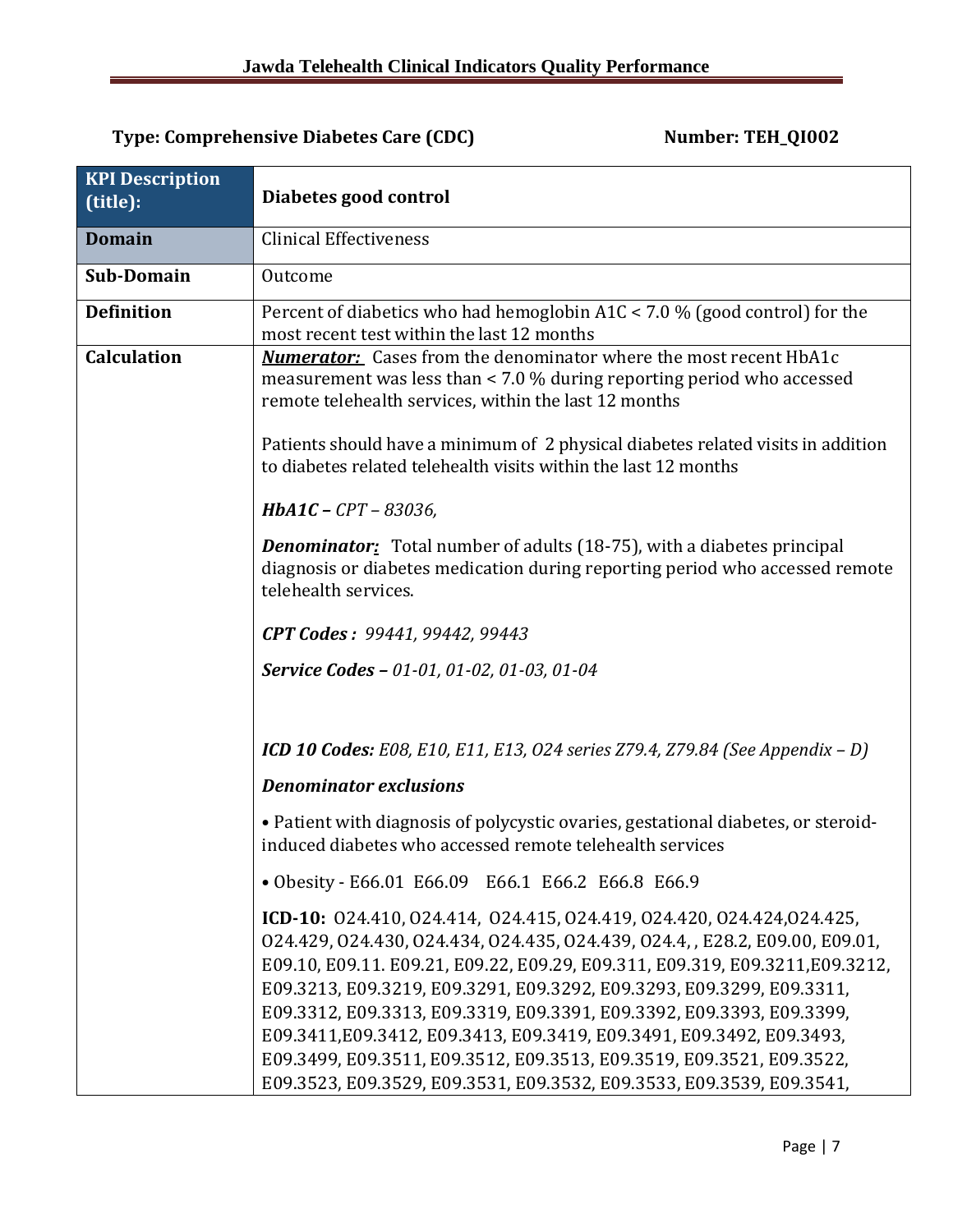|                                      | E09.3542, E09.3543, E09.3549, E09.3551, E09.3552, E09.3553, E09.3559,<br>E09.3591, E09.3592, E09.3593, E09.3599, E09.36, E09.37X1, E09.37X2,<br>E09.37X3, E09.37X9, E09.39, E09.40, E09.41, E09.42, E09.43, E09.44, E09.49,<br>E09.51, E09.52, E09.59, E09.610, E09.618, E09.620, E09.621, E09.622, E09.628,<br>E09.630, E09.638, E09.641, E09.649, E09.65, E09.69, E09.8, E09.9 |
|--------------------------------------|----------------------------------------------------------------------------------------------------------------------------------------------------------------------------------------------------------------------------------------------------------------------------------------------------------------------------------------------------------------------------------|
| <b>Reporting</b><br><b>Frequency</b> | Quarterly                                                                                                                                                                                                                                                                                                                                                                        |
| <b>Unit Measure</b>                  | $\%$ HBA1C control< 7.0%                                                                                                                                                                                                                                                                                                                                                         |
| <b>Desired Direction</b>             | Higher is better                                                                                                                                                                                                                                                                                                                                                                 |
| <b>International</b>                 | https://www.ncga.org/hedis/measures/                                                                                                                                                                                                                                                                                                                                             |
| comparison if                        | https://www.ahrg.gov/                                                                                                                                                                                                                                                                                                                                                            |
| available                            | https://www.qualityforum.org/QPS/QPSTool                                                                                                                                                                                                                                                                                                                                         |
| <b>Data Source</b>                   | Centrally collected claim data (KEH)                                                                                                                                                                                                                                                                                                                                             |
|                                      | <b>EMR</b>                                                                                                                                                                                                                                                                                                                                                                       |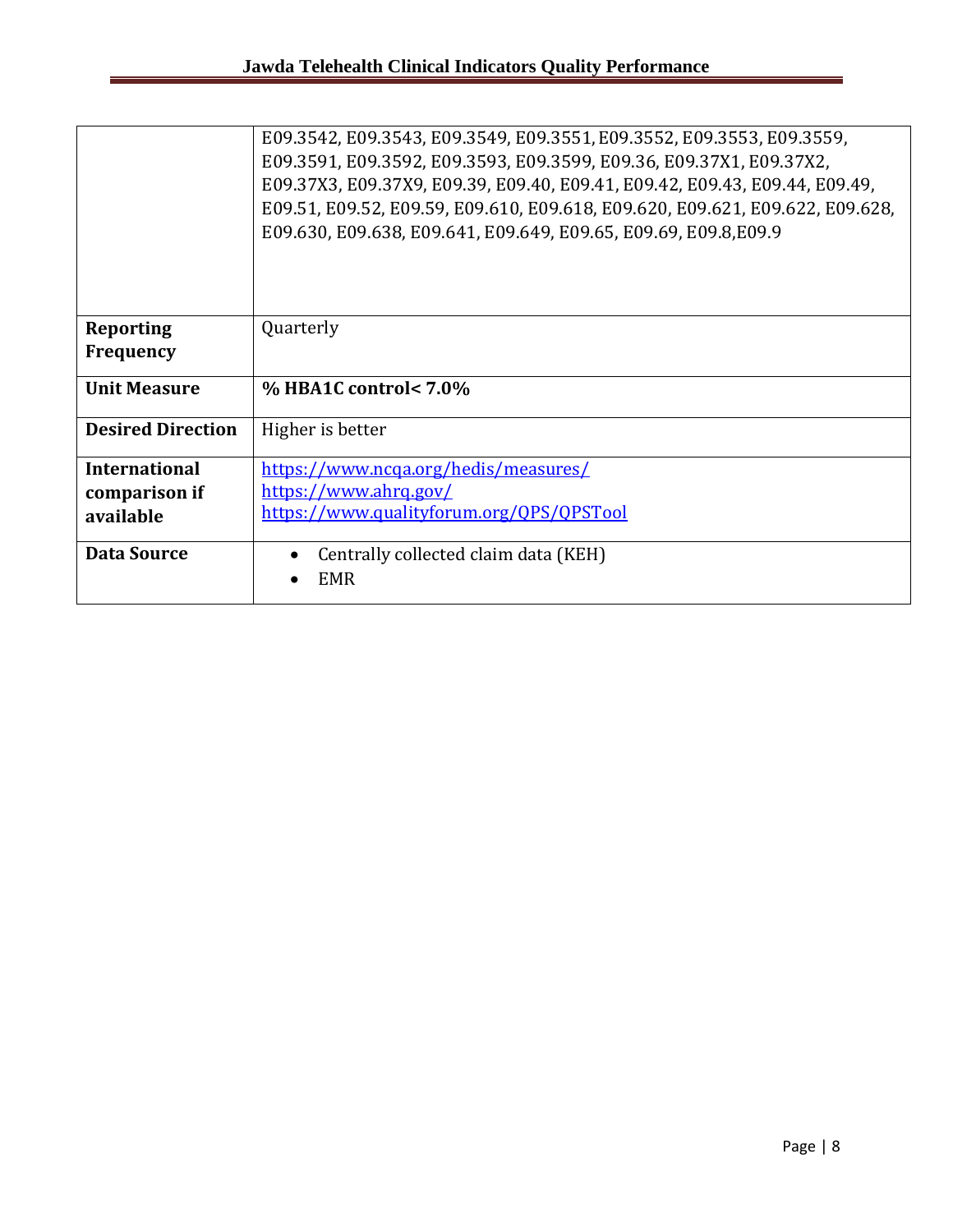# Appendix A – CPT Category II codes

| 2022F | Dilated retinal eye exam with interpretation by an ophthalmologist or optometrist<br>documented and reviewed (DM)                                                                                                                                                                                                                                                                                                                                                                                                                                                                                                               |
|-------|---------------------------------------------------------------------------------------------------------------------------------------------------------------------------------------------------------------------------------------------------------------------------------------------------------------------------------------------------------------------------------------------------------------------------------------------------------------------------------------------------------------------------------------------------------------------------------------------------------------------------------|
| 2024F | 7 standard field stereoscopic photos with interpretation by an ophthalmologist or<br>optometrist documented and reviewed (DM)                                                                                                                                                                                                                                                                                                                                                                                                                                                                                                   |
| 2026F | Eye imaging validated to match diagnosis from 7 standard field stereoscopic photos results<br>documented and reviewed (DM)                                                                                                                                                                                                                                                                                                                                                                                                                                                                                                      |
| 2028F | Foot examination performed (includes examination through visual inspection, sensory exam<br>with monofilament, and pulse exam - report when any of the 3 components are completed)<br>(DM)                                                                                                                                                                                                                                                                                                                                                                                                                                      |
| 3066F | Documentation of treatment for nephropathy (eg, patient receiving dialysis, patient being<br>treated for ESRD, CRF, ARF, or renal insufficiency, any visit to a nephrologist) (DM)                                                                                                                                                                                                                                                                                                                                                                                                                                              |
| 3072F | Low risk for retinopathy (no evidence of retinopathy in the prior year) (DM)                                                                                                                                                                                                                                                                                                                                                                                                                                                                                                                                                    |
| G0245 | Initial physician evaluation and management of a diabetic patient with diabetic sensory<br>neuropathy resulting in a loss of protective sensation (LOPS) which must include: (1) the<br>diagnosis of LOPS, (2) a patient history, (3) a physical examination that consists of at least the<br>following elements: (a) visual inspection of the forefoot, hindfoot, and toe web spaces, (b)<br>evaluation of a protective sensation, (c) evaluation of foot structure and biomechanics, (d)<br>evaluation of vascular status and skin integrity, and (e) evaluation and recommendation of<br>footwear, and (4) patient education |
| G0246 | Follow-up physician evaluation and management of a diabetic patient with diabetic sensory<br>neuropathy resulting in a loss of protective sensation (LOPS) to include at least the following:<br>(1) a patient history, (2) a physical examination that includes: (a) visual inspection of the<br>forefoot, hindfoot, and toe web spaces, (b) evaluation of protective sensation, (c) evaluation<br>of foot structure and biomechanics, (d) evaluation of vascular status and skin integrity, and<br>(e) evaluation and recommendation of footwear, and (3) patient education                                                   |
| G0247 | Routine foot care by a physician of a diabetic patient with diabetic sensory neuropathy<br>resulting in a loss of protective sensation (LOPS) to include the local care of superficial<br>wounds (i.e., superficial to muscle and fascia) and at least the following, if present: (1) local<br>care of superficial wounds, (2) debridement of corns and calluses, and (3) trimming and<br>debridement of nails                                                                                                                                                                                                                  |
| S3000 | Diabetic indicator; retinal eye exam, dilated, bilateral                                                                                                                                                                                                                                                                                                                                                                                                                                                                                                                                                                        |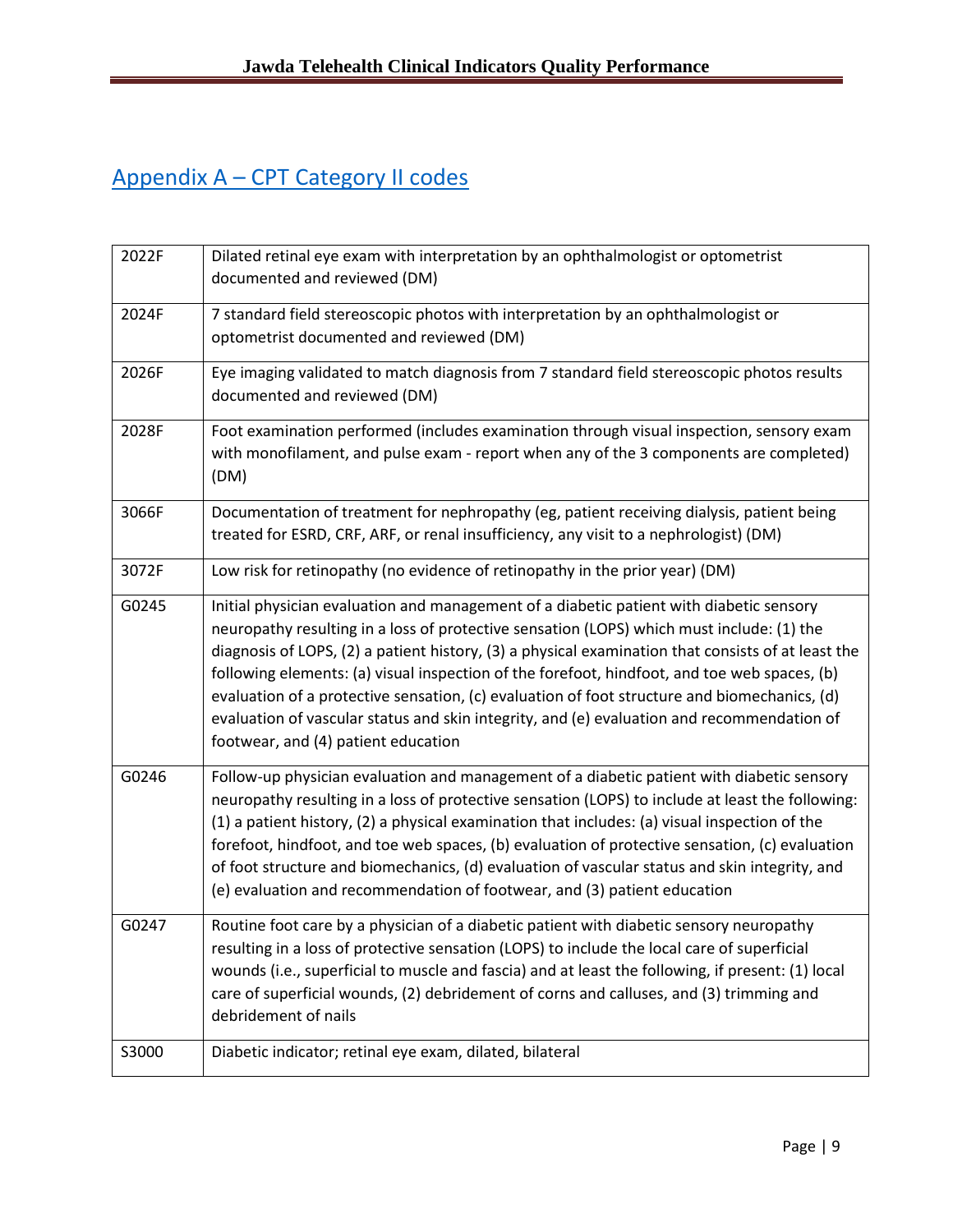| G8431 | Positive screen for clinical depression using an age appropriate standardized tool and a<br>follow-up plan documented                                 |
|-------|-------------------------------------------------------------------------------------------------------------------------------------------------------|
| G8432 | No documentation of clinical depression screening using an age appropriate standardized<br>tool                                                       |
| G8433 | Screening for clinical depression using an age appropriate standardized tool not<br>documented, patient not eligible/appropriate                      |
| G8506 | Patient receiving angiotensin converting enzyme (ACE) inhibitor or angiotensin receptor<br>blocker (ARB) therapy                                      |
| G8510 | Negative screen for clinical depression using an age appropriate standardized tool, follow-up<br>not required                                         |
| G8511 | Positive screen for clinical depression using an age appropriate standardized tool<br>documented, follow up plan not documented, reason not specified |

| 000.00<br>000.01 | 000.1   | 000.201<br>000.202<br>000.209 | 000.80<br>000.81 | O00.90<br>000.91 | 001.0   | 001.1   | 001.9   |
|------------------|---------|-------------------------------|------------------|------------------|---------|---------|---------|
| 002.0            | 002.1   | 002.81                        | 002.89           | 002.9            | 003.0   | 003.1   | 003.2   |
| 003.30           | 003.31  | 003.32                        | 003.33           | 003.34           | 003.35  | 003.36  | 003.37  |
| 003.38           | 003.39  | 003.4                         | 003.5            | 003.6            | 003.7   | 003.80  | 003.81  |
| 003.82           | 003.83  | 003.84                        | 003.85           | 003.86           | 003.87  | 003.88  | O03.89  |
| 003.9            | 004.5   | 004.6                         | 004.7            | O04.80           | 004.81  | 004.82  | O04.83  |
| O04.84           | 004.85  | O04.86                        | 004.87           | O04.88           | 004.89  | O07.0   | 007.1   |
| 007.2            | 007.30  | 007.31                        | 007.32           | 007.33           | 007.34  | 007.35  | 007.36  |
| 007.37           | 007.38  | 007.39                        | O07.4            | 008.0            | 008.1   | 008.2   | 008.3   |
| 008.4            | 008.5   | 008.6                         | 008.7            | 008.81           | 008.82  | O08.83  | O08.89  |
| O08.9            | O09.00  | 009.01                        | 009.02           | O09.03           | 009.10  | 009.11  | 009.12  |
| 009.13           | 009.211 | 009.212                       | 009.213          | 009.219          | 009.291 | 009.292 | 009.293 |
| O09.299          | O09.30  | 009.31                        | 009.32           | 009.33           | O09.40  | 009.41  | 009.42  |
| 009.43           | 009.511 | 009.512                       | 009.513          | 009.519          | 009.521 | 009.522 | 009.523 |
| 009.529          | 009.611 | 009.612                       | 009.613          | 009.619          | 009.621 | 009.622 | 009.623 |
| 009.629          | 009.70  | 009.71                        | 009.72           | 009.73           | 009.811 | 009.812 | 009.813 |
| 009.819          | 009.821 | 009.822                       | O09.823          | 009.829          | 009.891 | O09.892 | O09.893 |
| O09.899          | O09.90  | 009.91                        | 009.92           | O09.93           | 010.011 | 010.012 | 010.013 |
| 010.019          | 010.02  | 010.03                        | 010.111          | 010.112          | 010.113 | 010.119 | 010.12  |
| 010.13           | 010.211 | 010.212                       | 010.213          | 010.219          | 010.22  | 010.23  | 010.311 |
| 010.312          | 010.313 | 010.319                       | 010.32           | 010.33           | 010.411 | 010.412 | 010.413 |
| 010.419          | 010.42  | 010.43                        | 010.911          | 010.912          | 010.913 | 010.919 | 010.92  |
| 010.93           | 011.1   | 011.2                         | 011.3            | 011.9            | 012.00  | 012.01  | 012.02  |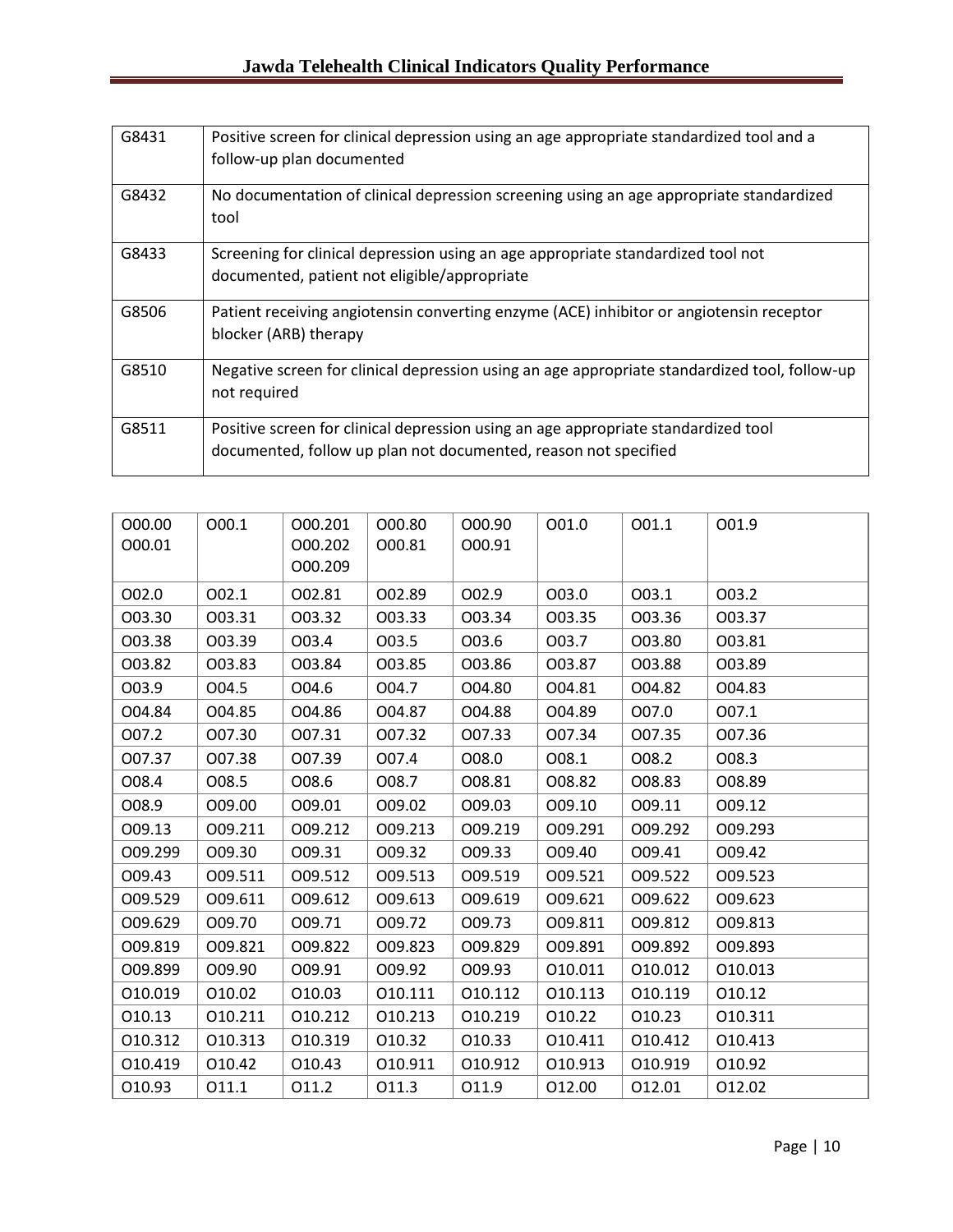| 012.03  | 012.10  | 012.11  | 012.12  | 012.13  | 012.20  | 012.21  | 012.22  |
|---------|---------|---------|---------|---------|---------|---------|---------|
| 012.23  | 013.1   | 013.2   | 013.3   | 013.9   | 014.00  | 014.02  | 014.03  |
| 014.10  | 014.12  | 014.13  | 014.20  | 014.22  | 014.23  | 014.90  | 014.92  |
| 014.93  | 015.00  | 015.02  | 015.03  | 015.1   | 015.2   | 015.9   | 016.1   |
| 016.2   | 016.3   | 016.9   | 020.0   | 020.8   | 020.9   | 021.0   | 021.1   |
| 021.2   | 021.8   | 021.9   | 022.00  | 022.01  | 022.02  | 022.03  | 022.10  |
| 022.11  | 022.12  | 022.13  | 022.20  | 022.21  | 022.22  | 022.23  | 022.30  |
| 022.31  | 022.32  | 022.33  | 022.40  | 022.41  | 022.42  | 022.43  | 022.50  |
| 022.51  | 022.52  | 022.53  | O22.8X1 | O22.8X2 | O22.8X3 | O22.8X9 | 022.90  |
| 022.91  | 022.92  | 022.93  | 023.00  | 023.01  | 023.02  | 023.03  | 023.10  |
| 023.11  | 023.12  | 023.13  | 023.20  | 023.21  | 023.22  | 023.23  | 023.30  |
| 023.31  | 023.32  | 023.33  | 023.40  | 023.41  | 023.42  | 023.43  | 023.511 |
| 023.512 | 023.513 | 023.519 | 023.521 | 023.522 | 023.523 | 023.529 | 023.591 |
| 023.592 | 023.593 | 023.599 | 023.90  | 023.91  | 023.92  | 023.93  | 024.011 |
| 024.012 | 024.013 | 024.019 | 024.02  | 024.03  | 024.111 | 024.112 | 024.113 |
| 024.119 | 024.12  | 024.13  | 024.311 | 024.312 | 024.313 | 024.319 | 024.32  |
| 024.33  | 024.410 | 024.414 | 024.419 | 024.420 | 024.424 | 024.429 | 024.430 |
| 024.434 | 024.439 | 024.811 | 024.812 | 024.813 | 024.819 | 024.82  | 024.83  |
| 024.911 | 024.912 | 024.913 | 024.919 | 024.92  | 024.93  | 025.10  | 025.11  |
| 025.12  | 025.13  | 025.2   | 025.3   | 026.00  | 026.01  | 026.02  | 026.03  |
| 026.10  | 026.11  | 026.12  | 026.13  | 026.20  | 026.21  | 026.22  | 026.23  |
| 026.30  | 026.31  | 026.32  | 026.33  | 026.40  | 026.41  | 026.42  | 026.43  |
| 026.50  | 026.51  | 026.52  | 026.53  | 026.611 | 026.612 | 026.613 | 026.619 |
| 026.62  | 026.63  | 026.711 | 026.712 | 026.713 | 026.719 | 026.72  | 026.73  |
| 026.811 | 026.812 | 026.813 | 026.819 | 026.821 | 026.822 | 026.823 | 026.829 |
| 026.831 | 026.832 | 026.833 | 026.839 | 026.841 | 026.842 | 026.843 | 026.849 |
| 026.851 | 026.852 | 026.853 | 026.859 | 026.86  | 026.872 | 026.873 | 026.879 |
| 026.891 | 026.892 | 026.893 | 026.899 | 026.90  | 026.91  | 026.92  | 026.93  |
| 028.0   | 028.1   | 028.2   | 028.3   | 028.4   | 028.5   | 028.8   | 028.9   |
| 029.011 | 029.012 | 029.013 | 029.019 | 029.021 | 029.022 | 029.023 | 029.029 |
| 029.091 | 029.092 | 029.093 | 029.099 | 029.111 | 029.112 | 029.113 | 029.119 |
| 029.121 | 029.122 | 029.123 | 029.129 | 029.191 | 029.192 | 029.193 | 029.199 |
| 029.211 | 029.212 | 029.213 | 029.219 | 029.291 | 029.292 | 029.293 | 029.299 |
| O29.3X1 | O29.3X2 | O29.3X3 | O29.3X9 | 029.40  | 029.41  | 029.42  | 029.43  |
| O29.5X1 | O29.5X2 | O29.5X3 | O29.5X9 | 029.60  | 029.61  | 029.62  | 029.63  |
| O29.8X1 | O29.8X2 | O29.8X3 | O29.8X9 | 029.90  | 029.91  | 029.92  | 029.93  |
| 030.001 | 030.002 | 030.003 | O30.009 | 030.011 | 030.012 | 030.013 | 030.019 |
| 030.021 | 030.022 | 030.023 | 030.029 | 030.031 | 030.032 | 030.033 | 030.039 |
| 030.041 | 030.042 | 030.043 | 030.049 | 030.091 | 030.092 | 030.093 | 030.099 |
| 030.101 | 030.102 | 030.103 | 030.109 | 030.111 | 030.112 | 030.113 | 030.119 |
| 030.121 | 030.122 | 030.123 | 030.129 | 030.191 | 030.192 | 030.193 | 030.199 |
| 030.201 | 030.202 | 030.203 | 030.209 | 030.211 | 030.212 | 030.213 | 030.219 |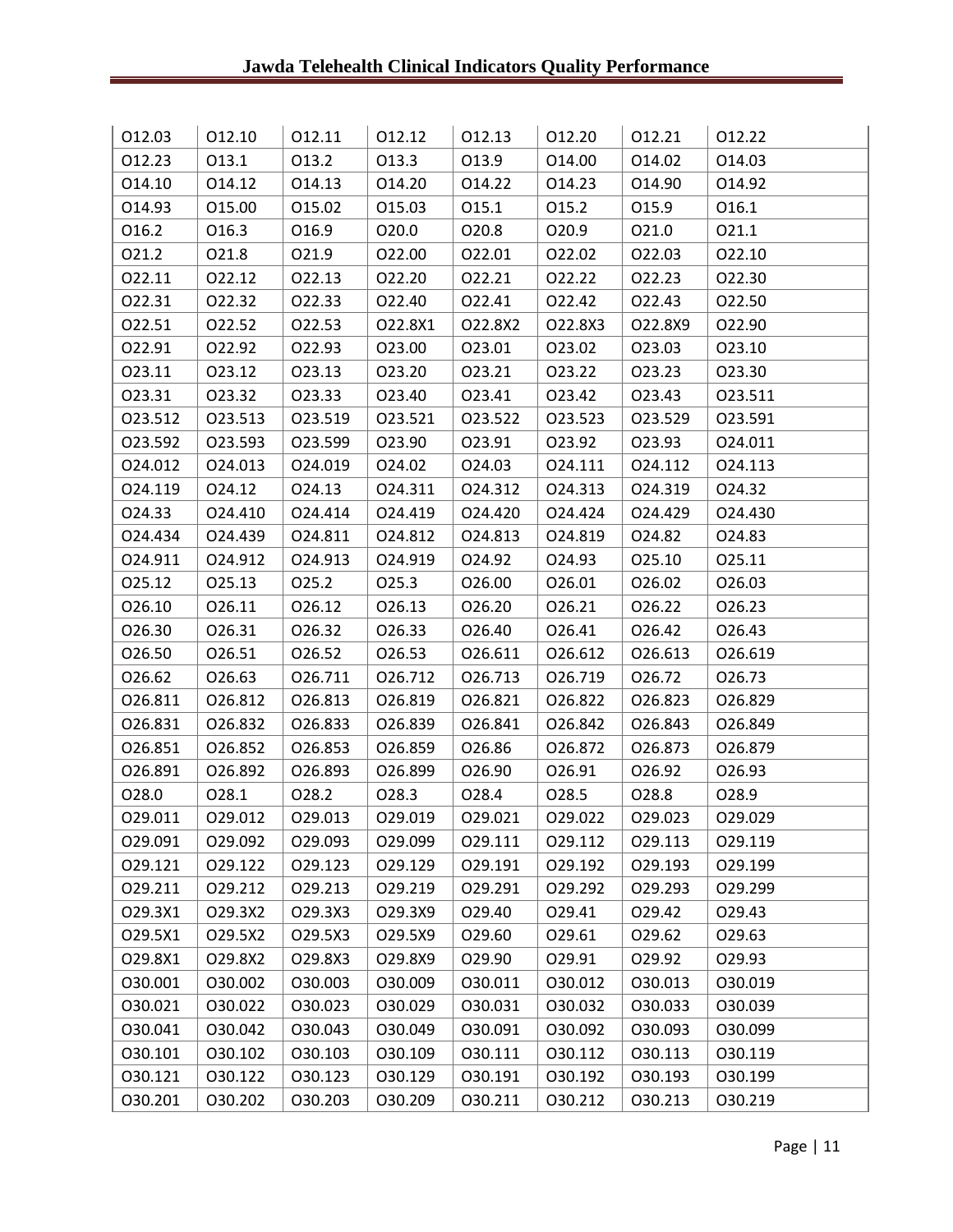| 030.221  | 030.222  | 030.223  | 030.229  | 030.291  | 030.292  | 030.293  | 030.299  |
|----------|----------|----------|----------|----------|----------|----------|----------|
| 030.801  | 030.802  | 030.803  | 030.809  | 030.811  | 030.812  | 030.813  | 030.819  |
| 030.821  | 030.822  | 030.823  | 030.829  | 030.891  | 030.892  | 030.893  | 030.899  |
| 030.90   | 030.91   | 030.92   | 030.93   | O31.00X0 | O31.00X1 | O31.00X2 | O31.00X3 |
| O31.00X4 | O31.00X5 | O31.00X9 | O31.01X0 | 031.01X1 | O31.01X2 | O31.01X3 | 031.01X4 |
| O31.01X5 | O31.01X9 | O31.02X0 | O31.02X1 | O31.02X2 | O31.02X3 | O31.02X4 | O31.02X5 |
| O31.02X9 | O31.03X0 | O31.03X1 | O31.03X2 | O31.03X3 | O31.03X4 | O31.03X5 | O31.03X9 |
| 031.10X0 | O31.10X1 | O31.10X2 | O31.10X3 | O31.10X4 | O31.10X5 | O31.10X9 | O31.11X0 |
| 031.11X1 | 031.11X2 | O31.11X3 | 031.11X4 | 031.11X5 | O31.11X9 | O31.12X0 | 031.12X1 |
| O31.12X2 | O31.12X3 | O31.12X4 | O31.12X5 | O31.12X9 | O31.13X0 | O31.13X1 | O31.13X2 |
| O31.13X3 | O31.13X4 | O31.13X5 | O31.13X9 | O31.20X0 | O31.20X1 | O31.20X2 | O31.20X3 |
| O31.20X4 | O31.20X5 | O31.20X9 | O31.21X0 | 031.21X1 | O31.21X2 | O31.21X3 | O31.21X4 |
| O31.21X5 | O31.21X9 | O31.22X0 | 031.22X1 | O31.22X2 | O31.22X3 | O31.22X4 | O31.22X5 |
| O31.22X9 | O31.23X0 | O31.23X1 | O31.23X2 | O31.23X3 | O31.23X4 | O31.23X5 | O31.23X9 |
| 031.30X0 | 031.30X1 | O31.30X2 | O31.30X3 | O31.30X4 | O31.30X5 | O31.30X9 | O31.31X0 |
| 031.31X1 | O31.31X2 | O31.31X3 | 031.31X4 | O31.31X5 | O31.31X9 | O31.32X0 | 031.32X1 |
| O31.32X2 | O31.32X3 | 031.32X4 | O31.32X5 | O31.32X9 | O31.33X0 | O31.33X1 | 031.33X2 |
| O31.33X3 | O31.33X4 | O31.33X5 | O31.33X9 | O31.8X10 | O31.8X11 | O31.8X12 | O31.8X13 |
| O31.8X14 | O31.8X15 | O31.8X19 | O31.8X20 | O31.8X21 | O31.8X22 | O31.8X23 | O31.8X24 |
| O31.8X25 | O31.8X29 | O31.8X30 | O31.8X31 | O31.8X32 | O31.8X33 | O31.8X34 | O31.8X35 |
| O31.8X39 | O31.8X90 | O31.8X91 | O31.8X92 | O31.8X93 | O31.8X94 | O31.8X95 | O31.8X99 |
| O32.0XX0 | 032.0XX1 | O32.0XX2 | O32.0XX3 | O32.0XX4 | O32.0XX5 | O32.0XX9 | 032.1XX0 |
| 024.434  | 024.439  | 024.811  | 024.812  | 024.813  | 024.819  | 024.82   | 024.83   |
| 024.911  | 024.912  | 024.913  | 024.919  | 024.92   | 024.93   | 025.10   | 025.11   |
| 025.12   | 025.13   | 025.2    | 025.3    | 026.00   | 026.01   | 026.02   | 026.03   |
| 026.10   | 026.11   | 026.12   | 026.13   | 026.20   | 026.21   | 026.22   | 026.23   |
| 026.30   | 026.31   | 026.32   | 026.33   | 026.40   | 026.41   | 026.42   | 026.43   |
| 026.50   | 026.51   | 026.52   | 026.53   | 026.611  | 026.612  | 026.613  | 026.619  |
| 026.62   | 026.63   | 026.711  | 026.712  | 026.713  | 026.719  | 026.72   | 026.73   |
| 026.811  | 026.812  | 026.813  | 026.819  | 026.821  | 026.822  | 026.823  | 026.829  |
| 026.831  | 026.832  | 026.833  | 026.839  | 026.841  | 026.842  | 026.843  | 026.849  |
| 026.851  | 026.852  | 026.853  | 026.859  | 026.86   | 026.872  | 026.873  | 026.879  |
| 026.891  | 026.892  | 026.893  | 026.899  | 026.90   | 026.91   | 026.92   | 026.93   |
| 028.0    | 028.1    | 028.2    | 028.3    | 028.4    | 028.5    | 028.8    | 028.9    |
| 029.011  | 029.012  | 029.013  | 029.019  | 029.021  | 029.022  | 029.023  | 029.029  |
| 029.091  | 029.092  | 029.093  | 029.099  | 029.111  | 029.112  | 029.113  | 029.119  |
| 029.121  | 029.122  | 029.123  | 029.129  | 029.191  | 029.192  | 029.193  | 029.199  |
| 029.211  | 029.212  | 029.213  | 029.219  | 029.291  | 029.292  | 029.293  | 029.299  |
| O29.3X1  | O29.3X2  | O29.3X3  | O29.3X9  | 029.40   | 029.41   | 029.42   | 029.43   |
| O29.5X1  | O29.5X2  | O29.5X3  | O29.5X9  | 029.60   | 029.61   | 029.62   | 029.63   |
| O29.8X1  | O29.8X2  | O29.8X3  | O29.8X9  | 029.90   | 029.91   | 029.92   | 029.93   |
| 030.001  | 030.002  | 030.003  | 030.009  | 030.011  | 030.012  | 030.013  | 030.019  |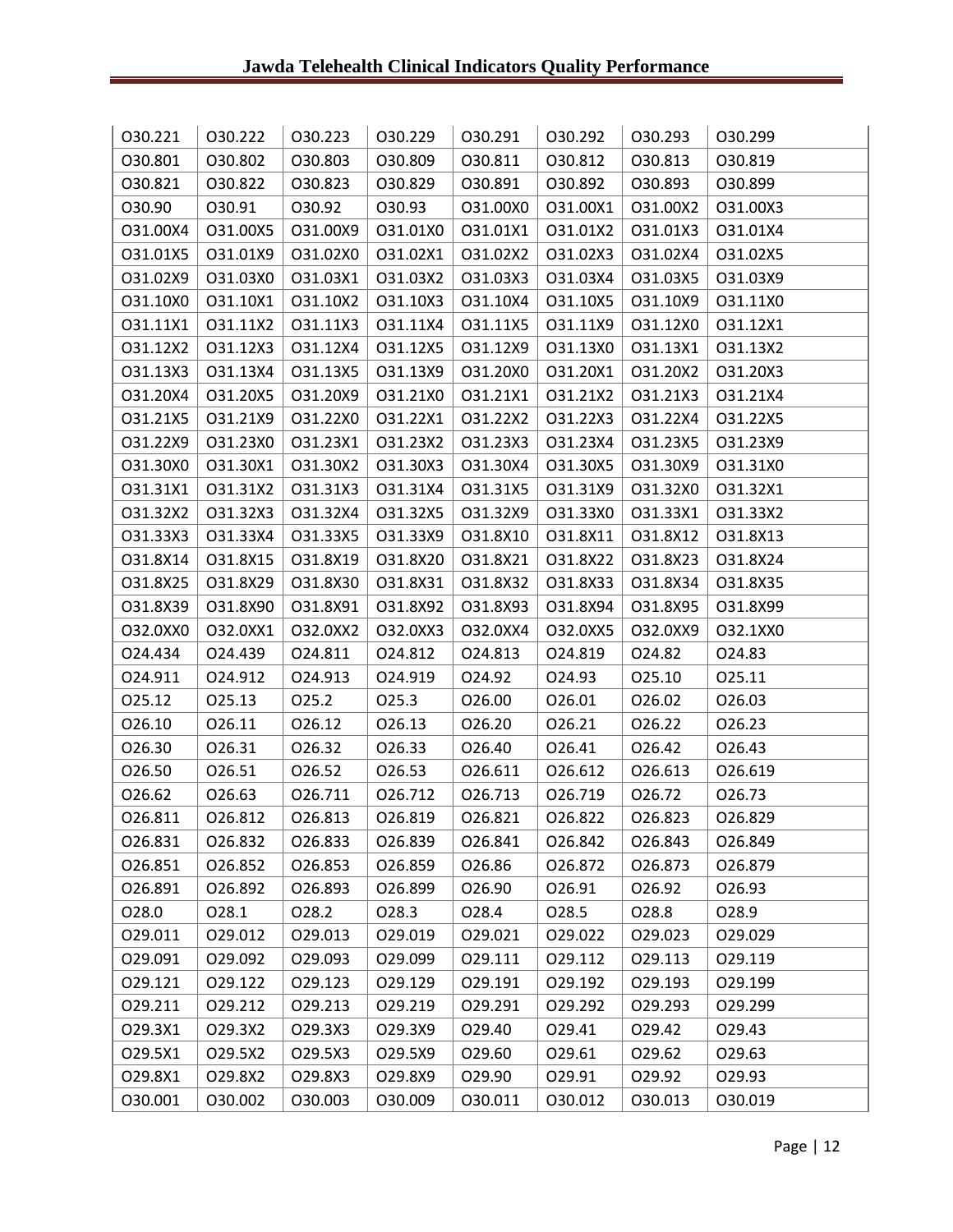| 030.021  | 030.022  | 030.023  | 030.029  | 030.031  | 030.032  | 030.033  | 030.039  |
|----------|----------|----------|----------|----------|----------|----------|----------|
| 030.041  | 030.042  | 030.043  | 030.049  | 030.091  | 030.092  | 030.093  | 030.099  |
| 030.101  | 030.102  | 030.103  | 030.109  | 030.111  | 030.112  | 030.113  | 030.119  |
| 030.121  | 030.122  | 030.123  | 030.129  | 030.191  | 030.192  | 030.193  | 030.199  |
| 030.201  | 030.202  | 030.203  | 030.209  | 030.211  | 030.212  | 030.213  | 030.219  |
| 030.221  | 030.222  | 030.223  | 030.229  | 030.291  | 030.292  | 030.293  | 030.299  |
| 030.801  | 030.802  | O30.803  | 030.809  | 030.811  | 030.812  | 030.813  | 030.819  |
| 030.821  | 030.822  | 030.823  | 030.829  | 030.891  | 030.892  | 030.893  | 030.899  |
| 030.90   | 030.91   | 030.92   | 030.93   | O31.00X0 | O31.00X1 | O31.00X2 | O31.00X3 |
| O31.00X4 | O31.00X5 | O31.00X9 | O31.01X0 | O31.01X1 | O31.01X2 | O31.01X3 | 031.01X4 |
| O31.01X5 | O31.01X9 | O31.02X0 | O31.02X1 | O31.02X2 | O31.02X3 | O31.02X4 | O31.02X5 |
| O31.02X9 | O31.03X0 | 031.03X1 | O31.03X2 | O31.03X3 | O31.03X4 | O31.03X5 | O31.03X9 |
| O31.10X0 | 031.10X1 | O31.10X2 | O31.10X3 | 031.10X4 | O31.10X5 | O31.10X9 | O31.11X0 |
| 031.11X1 | 031.11X2 | O31.11X3 | 031.11X4 | 031.11X5 | O31.11X9 | 031.12X0 | 031.12X1 |
| O31.12X2 | O31.12X3 | O31.12X4 | O31.12X5 | O31.12X9 | O31.13X0 | 031.13X1 | O31.13X2 |
| O31.13X3 | O31.13X4 | O31.13X5 | O31.13X9 | O31.20X0 | 031.20X1 | O31.20X2 | O31.20X3 |
| O31.20X4 | O31.20X5 | O31.20X9 | 031.21X0 | 031.21X1 | O31.21X2 | O31.21X3 | 031.21X4 |
| O31.21X5 | O31.21X9 | O31.22X0 | 031.22X1 | O31.22X2 | O31.22X3 | O31.22X4 | O31.22X5 |
| O31.22X9 | O31.23X0 | O31.23X1 | O31.23X2 | O31.23X3 | O31.23X4 | O31.23X5 | O31.23X9 |
| O31.30X0 | 031.30X1 | O31.30X2 | O31.30X3 | O31.30X4 | O31.30X5 | O31.30X9 | 031.31X0 |
| 031.31X1 | 031.31X2 | O31.31X3 | 031.31X4 | O31.31X5 | O31.31X9 | O31.32X0 | 031.32X1 |
| O31.32X2 | O31.32X3 | O31.32X4 | O31.32X5 | O31.32X9 | O31.33X0 | 031.33X1 | O31.33X2 |
| O31.33X3 | 031.33X4 | 031.33X5 | O31.33X9 | O31.8X10 | O31.8X11 | O31.8X12 | O31.8X13 |
| O31.8X14 | O31.8X15 | O31.8X19 | O31.8X20 | 031.8X21 | O31.8X22 | O31.8X23 | O31.8X24 |
| O31.8X25 | O31.8X29 | O31.8X30 | O31.8X31 | O31.8X32 | O31.8X33 | O31.8X34 | O31.8X35 |
| O31.8X39 | O31.8X90 | O31.8X91 | O31.8X92 | O31.8X93 | O31.8X94 | O31.8X95 | O31.8X99 |
| 032.0XX0 | 032.0XX1 | O32.0XX2 | O32.0XX3 | O32.0XX4 | O32.0XX5 | O32.0XX9 | 032.1XX0 |
| 032.1XX1 | O32.1XX2 | O32.1XX3 | O32.1XX4 | O32.1XX5 | O32.1XX9 | O32.2XX0 | 032.2XX1 |
| O32.2XX2 | O32.2XX3 | O32.2XX4 | O32.2XX5 | O32.2XX9 | 032.3XX0 | 032.3XX1 | 032.3XX2 |
| O32.3XX3 | O32.3XX4 | O32.3XX5 | O32.3XX9 | O32.4XX0 | O32.4XX1 | O32.4XX2 | O32.4XX3 |
| O32.4XX4 | O32.4XX5 | O32.4XX9 | O32.6XX0 | 032.6XX1 | O32.6XX2 | O32.6XX3 | O32.6XX4 |
| O32.6XX5 | O32.6XX9 | 032.8XX0 | 032.8XX1 | O32.8XX2 | O32.8XX3 | O32.8XX4 | O32.8XX5 |
| O32.8XX9 | O32.9XX0 | 032.9XX1 | O32.9XX2 | O32.9XX3 | O32.9XX4 | O32.9XX5 | O32.9XX9 |
| 033.0    | 033.1    | 033.2    | 033.3XX0 | 033.3XX1 | 033.3XX2 | O33.3XX3 | 033.3XX4 |
| 033.3XX5 | 033.3XX9 | 033.4XX0 | 033.4XX1 | O33.4XX2 | O33.4XX3 | 033.4XX4 | O33.4XX5 |
| O33.4XX9 | 033.5XX0 | 033.5XX1 | 033.5XX2 | 033.5XX3 | 033.5XX4 | O33.5XX5 | O33.5XX9 |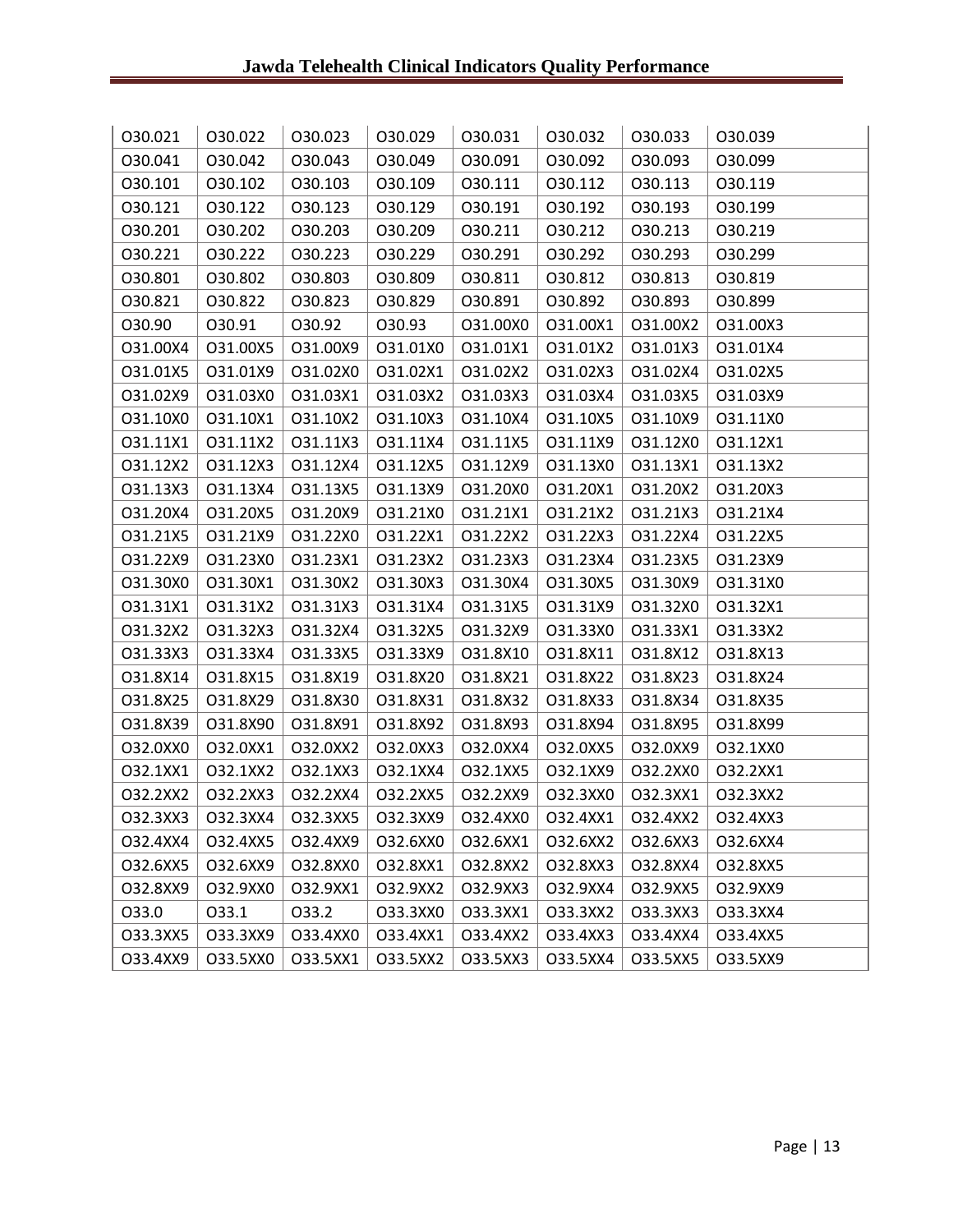| 033.6XX0 | 033.6XX1 | O33.6XX2                      | O33.6XX3 | O33.6XX4 | O33.6XX5 | O33.6XX9 | 033.7XX0<br>033.7XX1<br>033.7XX2<br>033.7XX3<br>033.7XX4<br>033.7XX5<br>033.7XX9 |
|----------|----------|-------------------------------|----------|----------|----------|----------|----------------------------------------------------------------------------------|
| 033.8    | 033.9    | 034.00                        | 034.01   | 034.02   | 034.03   | 034.10   | 034.11                                                                           |
| 034.12   | 034.13   | 034.211<br>034.212<br>034.219 | 034.29   | 034.30   | 034.31   | 034.32   | 034.33                                                                           |
| 034.40   | 034.41   | 034.42                        | 034.43   | 034.511  | 034.512  | 034.513  | 034.519                                                                          |
| 034.521  | 034.522  | 034.523                       | 034.529  | 034.531  | 034.532  | 034.533  | 034.539                                                                          |
| 034.591  | 034.592  | 034.593                       | 034.599  | 034.60   | 034.61   | 034.62   | 034.63                                                                           |
| 034.70   | 034.71   | 034.72                        | 034.73   | 034.80   | 034.81   | 034.82   | 034.83                                                                           |
| 034.90   | 034.91   | 034.92                        | 034.93   | O35.0XX0 | O35.0XX1 | O35.0XX2 | O35.0XX3                                                                         |
| O35.0XX4 | O35.0XX5 | O35.0XX9                      | O35.1XX0 | 035.1XX1 | O35.1XX2 | O35.1XX3 | O35.1XX4                                                                         |
| O35.1XX5 | O35.1XX9 | 035.2XX0                      | 035.2XX1 | O35.2XX2 | O35.2XX3 | O35.2XX4 | O35.2XX5                                                                         |
| O35.2XX9 | O35.3XX0 | 035.3XX1                      | O35.3XX2 | O35.3XX3 | O35.3XX4 | O35.3XX5 | O35.3XX9                                                                         |
| O35.4XX0 | 035.4XX1 | O35.4XX2                      | O35.4XX3 | O35.4XX4 | O35.4XX5 | O35.4XX9 | 035.5XX0                                                                         |
| 035.5XX1 | O35.5XX2 | O35.5XX3                      | O35.5XX4 | O35.5XX5 | O35.5XX9 | O35.6XX0 | 035.6XX1                                                                         |
| O35.6XX2 | O35.6XX3 | O35.6XX4                      | O35.6XX5 | O35.6XX9 | 035.7XX0 | 035.7XX1 | O35.7XX2                                                                         |
| 035.7XX3 | O35.7XX4 | O35.7XX5                      | O35.7XX9 | O35.8XX0 | O35.8XX1 | O35.8XX2 | O35.8XX3                                                                         |
| O35.8XX4 | O35.8XX5 | O35.8XX9                      | O35.9XX0 | 035.9XX1 | O35.9XX2 | O35.9XX3 | O35.9XX4                                                                         |
| O35.9XX5 | O35.9XX9 | 036.0110                      | 036.0111 | 036.0112 | 036.0113 | 036.0114 | 036.0115                                                                         |
| 036.0119 | 036.0120 | 036.0121                      | 036.0122 | 036.0123 | 036.0124 | 036.0125 | 036.0129                                                                         |
| 036.0130 | 036.0131 | 036.0132                      | 036.0133 | 036.0134 | 036.0135 | 036.0139 | 036.0190                                                                         |
| 036.0191 | 036.0192 | 036.0193                      | 036.0194 | 036.0195 | 036.0199 | 036.0910 | 036.0911                                                                         |
| 036.0912 | 036.0913 | 036.0914                      | 036.0915 | 036.0919 | 036.0920 | 036.0921 | 036.0922                                                                         |
| 036.0923 | 036.0924 | 036.0925                      | 036.0929 | 036.0930 | 036.0931 | 036.0932 | 036.0933                                                                         |
| 036.0934 | 036.0935 | 036.0939                      | 036.0990 | 036.0991 | 036.0992 | O36.0993 | 036.0994                                                                         |
| 036.0995 | 036.0999 | 036.1110                      | 036.1111 | 036.1112 | 036.1113 | 036.1114 | 036.1115                                                                         |
| 036.1119 | 036.1120 | 036.1121                      | 036.1122 | 036.1123 | 036.1124 | 036.1125 | 036.1129                                                                         |
| 036.1130 | 036.1131 | 036.1132                      | 036.1133 | 036.1134 | 036.1135 | 036.1139 | 036.1190                                                                         |
| 036.1191 | 036.1192 | 036.1193                      | 036.1194 | 036.1195 | 036.1199 | 036.1910 | 036.1911                                                                         |
| 036.1912 | 036.1913 | 036.1914                      | 036.1915 | 036.1919 | 036.1920 | 036.1921 | 036.1922                                                                         |
| 036.1923 | 036.1924 | 036.1925                      | 036.1929 | 036.1930 | 036.1931 | 036.1932 | 036.1933                                                                         |
| 036.1934 | 036.1935 | 036.1939                      | 036.1990 | 036.1991 | 036.1992 | 036.1993 | 036.1994                                                                         |
| 036.1995 | 036.1999 | O36.20X0                      | O36.20X1 | O36.20X2 | O36.20X3 | O36.20X4 | O36.20X5                                                                         |
| O36.20X9 | O36.21X0 | O36.21X1                      | O36.21X2 | O36.21X3 | O36.21X4 | O36.21X5 | O36.21X9                                                                         |
| O36.22X0 | O36.22X1 | O36.22X2                      | O36.22X3 | O36.22X4 | O36.22X5 | O36.22X9 | O36.23X0                                                                         |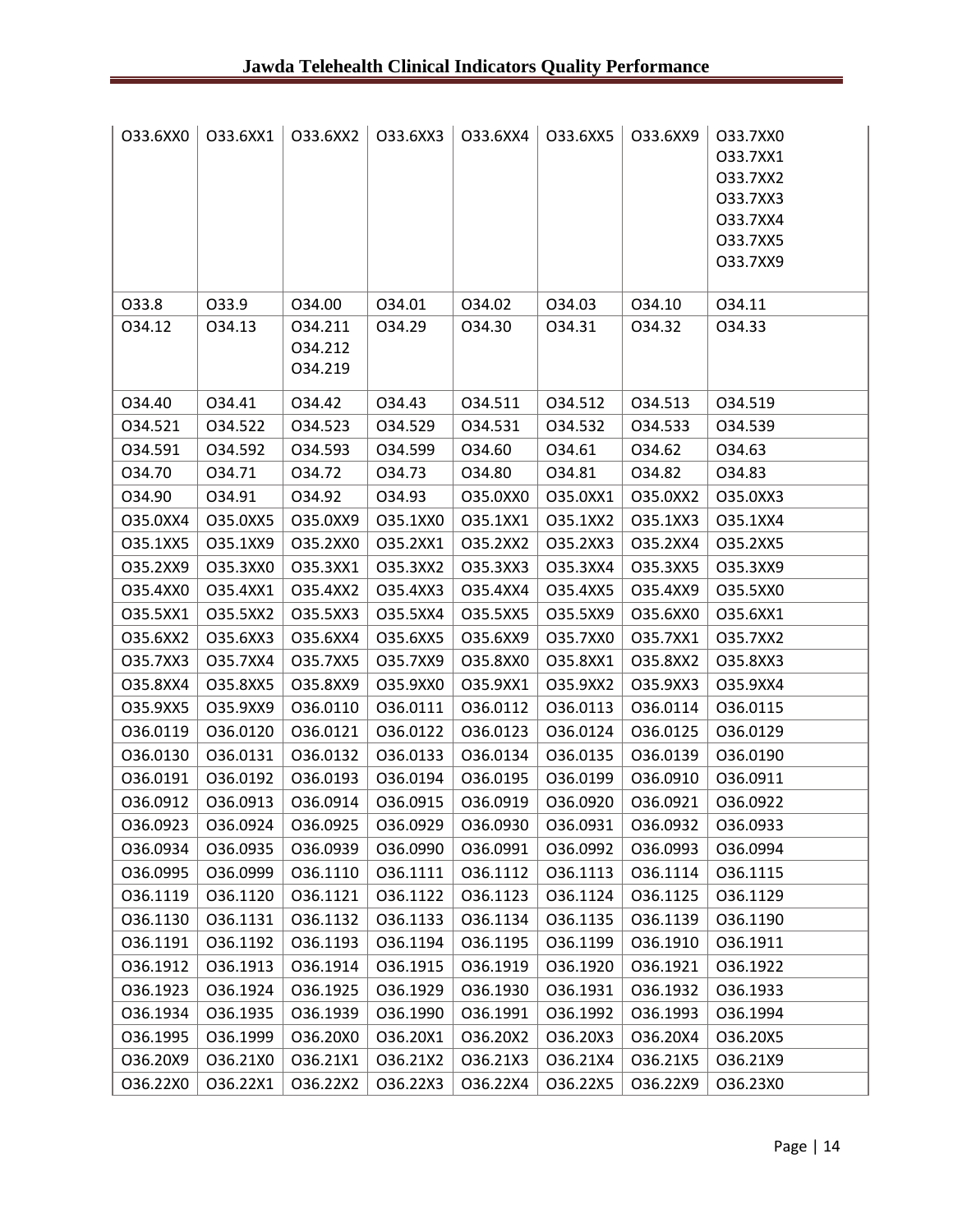| O36.23X1 | O36.23X2 | O36.23X3 | O36.23X4 | O36.23X5         | O36.23X9 | O36.4XX0 | O36.4XX1 |
|----------|----------|----------|----------|------------------|----------|----------|----------|
| O36.4XX2 | O36.4XX3 | O36.4XX4 | O36.4XX5 | O36.4XX9         | 036.5110 | 036.5111 | 036.5112 |
| 036.5113 | 036.5114 | 036.5115 | 036.5119 | 036.5120         | 036.5121 | 036.5122 | 036.5123 |
| 036.5124 | 036.5125 | 036.5129 | 036.5130 | 036.5131         | 036.5132 | 036.5133 | 036.5134 |
| 036.5135 | 036.5139 | 036.5190 | 036.5191 | 036.5192         | 036.5193 | 036.5194 | 036.5195 |
| 036.5199 | 036.5910 | 036.5911 | 036.5912 | 036.5913         | 036.5914 | 036.5915 | 036.5919 |
| 036.5920 | 036.5921 | 036.5922 | 036.5923 | 036.5924         | 036.5925 | 036.5929 | 036.5930 |
| 036.5931 | 036.5932 | 036.5933 | 036.5934 | 036.5935         | 036.5939 | 036.5990 | 036.5991 |
| 036.5992 | 036.5993 | 036.5994 | 036.5995 | 036.5999         | O36.60X0 | O36.60X1 | O36.60X2 |
| O36.60X3 | O36.60X4 | O36.60X5 | O36.60X9 | O36.61X0         | O36.61X1 | O36.61X2 | O36.61X3 |
| O36.61X4 | O36.61X5 | O36.61X9 | O36.62X0 | O36.62X1         | O36.62X2 | O36.62X3 | O36.62X4 |
| O36.62X5 | O36.62X9 | O36.63X0 | O36.63X1 | O36.63X2         | O36.63X3 | O36.63X4 | O36.63X5 |
| O36.63X9 | O36.70X0 | O36.70X1 | O36.70X2 | O36.70X3         | O36.70X4 | O36.70X5 | O36.70X9 |
| O36.71X0 | O36.71X1 | O36.71X2 | O36.71X3 | O36.71X4         | O36.71X5 | O36.71X9 | O36.72X0 |
| O36.72X1 | O36.72X2 | O36.72X3 | O36.72X4 | O36.72X5         | O36.72X9 | O36.73X0 | O36.73X1 |
| O36.73X2 | O36.73X3 | O36.73X4 | O36.73X5 | O36.73X9         | O36.80X0 | O36.80X1 | O36.80X2 |
| O36.80X3 | O36.80X4 | O36.80X5 | O36.80X9 | 036.8120         | 036.8121 | 036.8122 | 036.8123 |
| 036.8124 | 036.8125 | 036.8129 | 036.8130 | 036.8131         | 036.8132 | 036.8133 | 036.8134 |
| 036.8135 | 036.8139 | 036.8190 | 036.8191 | 036.8192         | 036.8193 | 036.8194 | 036.8195 |
| 036.8199 | 036.8210 | 036.8211 | 036.8212 | 036.8213         | 036.8214 | 036.8215 | 036.8219 |
| 036.8220 | 036.8221 | 036.8222 | 036.8223 | 036.8224         | 036.8225 | 036.8229 | 036.8230 |
| 036.8231 | 036.8232 | 036.8233 | 036.8234 | 036.8235         | 036.8239 | 036.8290 | 036.8291 |
| 036.8292 | 036.8293 | 036.8294 | 036.8295 | 036.8299         | 036.8910 | 036.8911 | 036.8912 |
| 036.8913 | 036.8914 | 036.8915 | 036.8919 | 036.8920         | 036.8921 | 036.8922 | 036.8923 |
| 036.8924 | 036.8925 | 036.8929 | 036.8930 | 036.8931         | 036.8932 | 036.8933 | 036.8934 |
| 036.8935 | 036.8939 | 036.8990 | 036.8991 | 036.8992         | 036.8993 | 036.8994 | 036.8995 |
| 036.8999 | O36.90X0 | O36.90X1 | O36.90X2 | O36.90X3         | O36.90X4 | O36.90X5 | O36.90X9 |
| O36.91X0 | O36.91X1 | O36.91X2 | O36.91X3 | O36.91X4         | O36.91X5 | O36.91X9 | O36.92X0 |
| O36.92X1 | O36.92X2 | O36.92X3 | O36.92X4 | O36.92X5         | O36.92X9 | O36.93X0 | O36.93X1 |
| O36.93X2 | O36.93X3 | O36.93X4 | O36.93X5 | $\vert$ O36.93X9 | O40.1XX0 | O40.1XX1 | O40.1XX2 |
| O40.1XX3 | 040.1XX4 | O40.1XX5 | O40.1XX9 | O40.2XX0         | 040.2XX1 | O40.2XX2 | O40.2XX3 |
| O40.2XX4 | O40.2XX5 | O40.2XX9 | 040.3XX0 | 040.3XX1         | O40.3XX2 | O40.3XX3 | O40.3XX4 |
| O40.3XX5 | O40.3XX9 | O40.9XX0 | 040.9XX1 | O40.9XX2         | O40.9XX3 | O40.9XX4 | O40.9XX5 |
| O40.9XX9 | O41.00X0 | 041.00X1 | O41.00X2 | O41.00X3         | O41.00X4 | O41.00X5 | O41.00X9 |
| O41.01X0 | O41.01X1 | O41.01X2 | O41.01X3 | O41.01X4         | O41.01X5 | O41.01X9 | O41.02X0 |
| 041.02X1 | O41.02X2 | O41.02X3 | O41.02X4 | O41.02X5         | O41.02X9 | O41.03X0 | O41.03X1 |
| O41.03X2 | O41.03X3 | O41.03X4 | O41.03X5 | O41.03X9         | 041.1010 | 041.1011 | 041.1012 |
| 041.1013 | 041.1014 | 041.1015 | 041.1019 | 041.1020         | 041.1021 | 041.1022 | 041.1023 |
| 041.1024 | 041.1025 | 041.1029 | 041.1030 | 041.1031         | 041.1032 | 041.1033 | 041.1034 |
| 041.1035 | 041.1039 | 041.1090 | 041.1091 | 041.1092         | 041.1093 | 041.1094 | 041.1095 |
| 041.1099 | 041.1210 | 041.1211 | 041.1212 | 041.1213         | 041.1214 | 041.1215 | 041.1219 |
| 041.1220 | 041.1221 | 041.1222 | 041.1223 | 041.1224         | 041.1225 | 041.1229 | 041.1230 |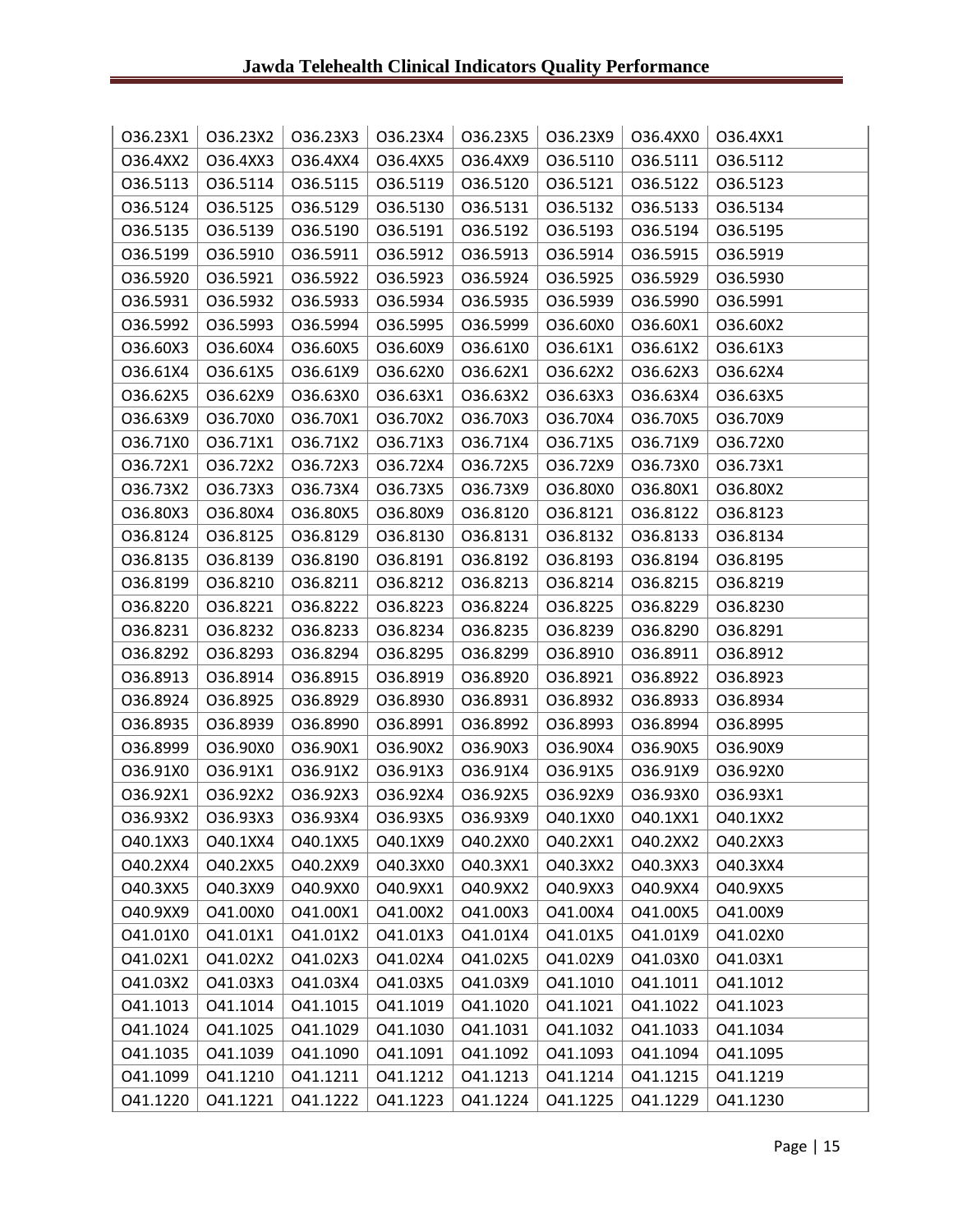| 041.1231 | 041.1232 | 041.1233                                    | 041.1234 | 041.1235                 | 041.1239 | 041.1290 | 041.1291 |
|----------|----------|---------------------------------------------|----------|--------------------------|----------|----------|----------|
| 041.1292 | 041.1293 | 041.1294                                    | 041.1295 | 041.1299                 | 041.1410 | 041.1411 | 041.1412 |
| 041.1413 | 041.1414 | 041.1415                                    | 041.1419 | 041.1420                 | 041.1421 | 041.1422 | 041.1423 |
| 041.1424 | 041.1425 | 041.1429                                    | 041.1430 | 041.1431                 | 041.1432 | 041.1433 | 041.1434 |
| 041.1435 | 041.1439 | O41.1490                                    | 041.1491 | 041.1492                 | 041.1493 | 041.1494 | 041.1495 |
| 041.1499 | O41.8X10 | O41.8X11                                    | O41.8X12 | O41.8X13                 | O41.8X14 | O41.8X15 | O41.8X19 |
| O41.8X20 | O41.8X21 | O41.8X22                                    | O41.8X23 | O41.8X24                 | O41.8X25 | O41.8X29 | O41.8X30 |
| 041.8X31 | O41.8X32 | O41.8X33                                    | O41.8X34 | O41.8X35                 | O41.8X39 | O41.8X90 | O41.8X91 |
| O41.8X92 | O41.8X93 | O41.8X94                                    | O41.8X95 | O41.8X99                 | O41.90X0 | O41.90X1 | 041.90X2 |
| O41.90X3 | O41.90X4 | O41.90X5                                    | O41.90X9 | O41.91X0                 | 041.91X1 | O41.91X2 | O41.91X3 |
| O41.91X4 | O41.91X5 | O41.91X9                                    | O41.92X0 | 041.92X1                 | O41.92X2 | O41.92X3 | 041.92X4 |
| O41.92X5 | O41.92X9 | O41.93X0                                    | O41.93X1 | O41.93X2                 | O41.93X3 | O41.93X4 | O41.93X5 |
| O41.93X9 | 042.00   | 042.011                                     | 042.012  | 042.013                  | 042.019  | 042.02   | 042.10   |
| 042.111  | 042.112  | 042.113                                     | 042.119  | 042.12                   | 042.90   | 042.911  | 042.912  |
| 042.913  | 042.919  | 042.92                                      | 043.011  | 043.012                  | 043.013  | 043.019  | 043.021  |
| 043.022  | 043.023  | 043.029                                     | 043.101  | 043.102                  | 043.103  | 043.109  | 043.111  |
| 043.112  | 043.113  | 043.119                                     | 043.121  | 043.122                  | 043.123  | 043.129  | 043.191  |
| 043.192  | 043.193  | 043.199                                     | 043.211  | 043.212                  | 043.213  | 043.219  | 043.221  |
| 043.222  | 043.223  | 043.229                                     | 043.231  | 043.232                  | 043.233  | 043.239  | 043.811  |
| 043.812  | 043.813  | 043.819                                     | 043.891  | 043.892                  | 043.893  | 043.899  | 043.90   |
| 043.91   | 043.92   | 043.93                                      | O44.00   | 044.01                   | 044.02   | 044.03   | 044.10   |
| 044.11   | 044.12   | 044.13                                      | 045.001  | O45.002                  | O45.003  | O45.009  | 045.011  |
| 045.012  | 045.013  | 045.019                                     | 045.021  | 045.022                  | 045.023  | O45.029  | 045.091  |
| 045.092  | O45.093  | O45.099                                     | O45.8X1  | O45.8X2                  | O45.8X3  | O45.8X9  | O45.90   |
| 045.91   | 045.92   | 045.93                                      | O46.001  | O46.002                  | O46.003  | O46.009  | 046.011  |
| 046.012  | 046.013  | O46.019                                     | 046.021  | O46.022                  | O46.023  | O46.029  | 046.091  |
| 046.092  | O46.093  | O46.099                                     | O46.8X1  | O46.8X2                  | O46.8X3  | O46.8X9  | O46.90   |
| 046.91   | 046.92   | 046.93                                      | 047.00   | 047.02                   | 047.03   | 047.1    | 047.9    |
| 048.0    | 048.1    | O60.00                                      | 060.02   | O60.03                   | O60.10X0 | O60.10X1 | O60.10X2 |
|          |          | $060.10X3   060.10X4   060.10X5   060.10X9$ |          | $\vert$ O60.12X0 $\vert$ | O60.12X1 | O60.12X2 | O60.12X3 |
| O60.12X4 | O60.12X5 | O60.12X9                                    | O60.13X0 | O60.13X1                 | O60.13X2 | O60.13X3 | O60.13X4 |
| O60.13X5 | O60.13X9 | O60.14X0                                    | O60.14X1 | O60.14X2                 | O60.14X3 | O60.14X4 | O60.14X5 |
| O60.14X9 | O60.20X0 | O60.20X1                                    | O60.20X2 | O60.20X3                 | O60.20X4 | O60.20X5 | O60.20X9 |
| O60.22X0 | O60.22X1 | O60.22X2                                    | O60.22X3 | O60.22X4                 | O60.22X5 | O60.22X9 | O60.23X0 |
| O60.23X1 | O60.23X2 | O60.23X3                                    | O60.23X4 | O60.23X5                 | O60.23X9 | 061.0    | 061.1    |
| 061.8    | 061.9    | 062.0                                       | 062.1    | 062.2                    | 062.3    | 062.4    | O62.8    |
| O62.9    | 063.0    | 063.1                                       | 063.2    | O63.9                    | O64.0XX0 | O64.0XX1 | O64.0XX2 |
| O64.0XX3 | O64.0XX4 | O64.0XX5                                    | O64.0XX9 | O64.1XX0                 | 064.1XX1 | O64.1XX2 | O64.1XX3 |
| O64.1XX4 | O64.1XX5 | O64.1XX9                                    | O64.2XX0 | O64.2XX1                 | O64.2XX2 | O64.2XX3 | O64.2XX4 |
| O64.2XX5 | O64.2XX9 | O64.3XX0                                    | 064.3XX1 | O64.3XX2                 | O64.3XX3 | O64.3XX4 | O64.3XX5 |
| O64.3XX9 | O64.4XX0 | O64.4XX1                                    | O64.4XX2 | O64.4XX3                 | O64.4XX4 | O64.4XX5 | O64.4XX9 |
| O64.5XX0 | O64.5XX1 | O64.5XX2                                    | O64.5XX3 | O64.5XX4                 | O64.5XX5 | O64.5XX9 | O64.8XX0 |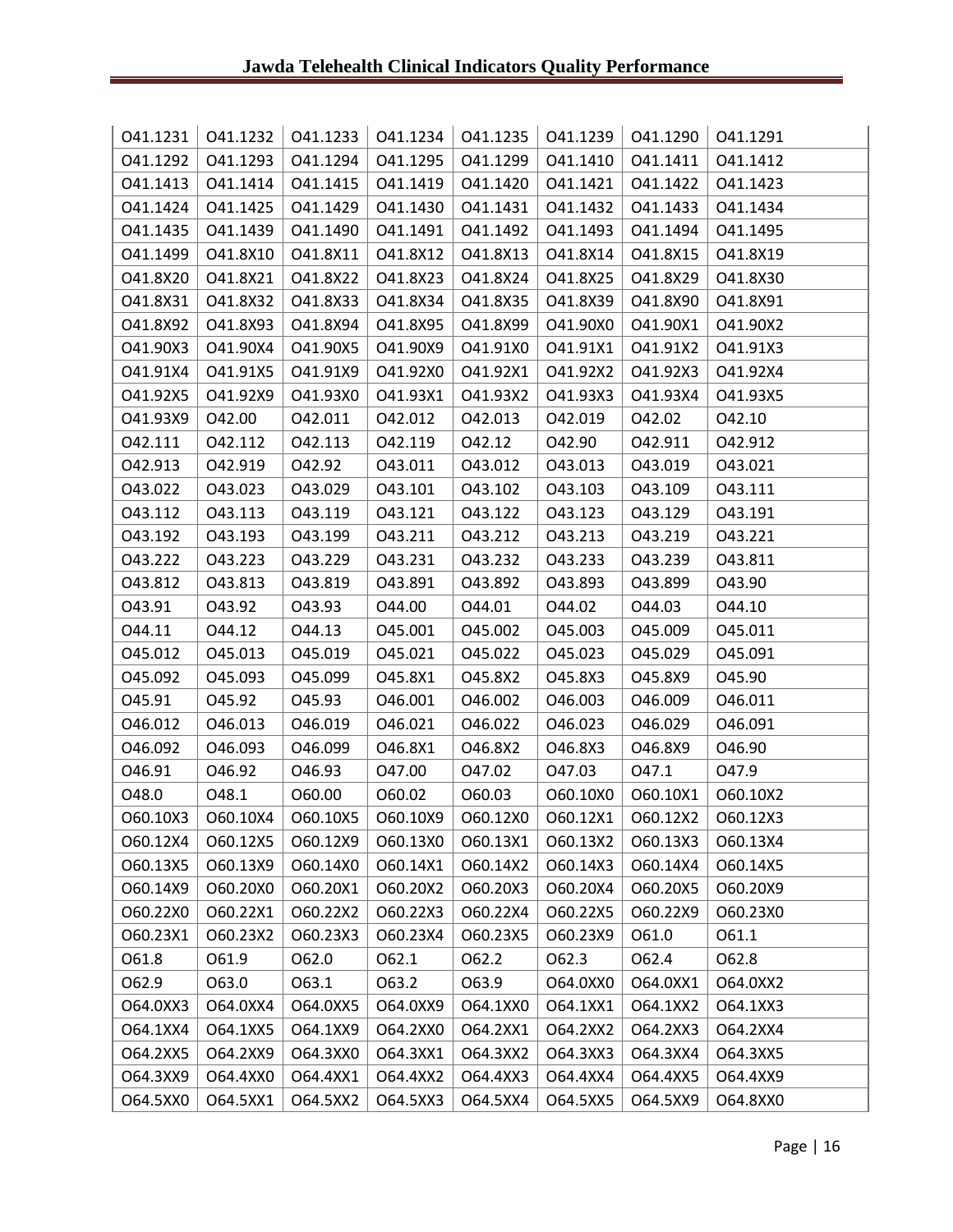| O64.8XX1 | O64.8XX2 | O64.8XX3 | O64.8XX4                   | O64.8XX5 | O64.8XX9 | O64.9XX0 | O64.9XX1 |
|----------|----------|----------|----------------------------|----------|----------|----------|----------|
| O64.9XX2 | O64.9XX3 | O64.9XX4 | O64.9XX5                   | O64.9XX9 | O65.0    | 065.1    | 065.2    |
| 065.3    | 065.4    | 065.5    | 065.8                      | 065.9    | O66.0    | 066.1    | O66.2    |
| 066.3    | 066.40   | 066.41   | 066.5                      | 066.6    | 066.8    | 066.9    | 067.0    |
| 067.8    | 067.9    | O68      | O69.0XX0                   | O69.0XX1 | O69.0XX2 | O69.0XX3 | O69.0XX4 |
| O69.0XX5 | O69.0XX9 | O69.1XX0 | O69.1XX1                   | O69.1XX2 | O69.1XX3 | O69.1XX4 | O69.1XX5 |
| O69.1XX9 | O69.2XX0 | O69.2XX1 | O69.2XX2                   | O69.2XX3 | O69.2XX4 | O69.2XX5 | O69.2XX9 |
| O69.3XX0 | O69.3XX1 | O69.3XX2 | O69.3XX3                   | O69.3XX4 | O69.3XX5 | O69.3XX9 | O69.4XX0 |
| O69.4XX1 | O69.4XX2 | O69.4XX3 | O69.4XX4                   | O69.4XX5 | O69.4XX9 | O69.5XX0 | O69.5XX1 |
| O69.5XX2 | O69.5XX3 | O69.5XX4 | O69.5XX5                   | O69.5XX9 | O69.81X0 | O69.81X1 | O69.81X2 |
| O69.81X3 | O69.81X4 | O69.81X5 | O69.81X9                   | O69.82X0 | O69.82X1 | O69.82X2 | O69.82X3 |
| O69.82X4 | O69.82X5 | O69.82X9 | O69.89X0                   | O69.89X1 | O69.89X2 | O69.89X3 | O69.89X4 |
| O69.89X5 | O69.89X9 | O69.9XX0 | O69.9XX1                   | O69.9XX2 | O69.9XX3 | O69.9XX4 | O69.9XX5 |
| O69.9XX9 | 070.0    | 070.1    | 070.20<br>070.21<br>070.22 | 070.3    | 070.4    | 070.9    | 071.00   |
|          |          |          | 070.23                     |          |          |          |          |
| 071.02   | 071.03   | 071.1    | 071.2                      | 071.3    | 071.4    | 071.5    | 071.6    |
| 071.7    | 071.81   | 071.82   | 071.89                     | 071.9    | 072.0    | 072.1    | 072.2    |
| 072.3    | 073.0    | 073.1    | 074.0                      | 074.1    | 074.2    | 074.3    | 074.4    |
| 074.5    | 074.6    | 074.7    | 074.8                      | 074.9    | 075.0    | 075.1    | 075.2    |
| 075.3    | 075.4    | 075.5    | 075.81                     | 075.82   | 075.89   | 075.9    | O76      |
| 077.0    | 077.1    | 077.8    | 077.9                      | O80      | O82      | O85      | O86.0    |
| 086.11   | 086.12   | 086.13   | 086.19                     | 086.20   | 086.21   | 086.22   | 086.29   |
| 086.4    | 086.81   | O86.89   | 087.0                      | 087.1    | 087.2    | 087.3    | 087.4    |
| 087.8    | 087.9    | 088.011  | 088.012                    | 088.013  | 088.019  | 088.02   | 088.03   |
| 088.111  | 088.112  | 088.113  | 088.119                    | 088.12   | 088.13   | 088.211  | 088.212  |
| 088.213  | 088.219  | 088.22   | 088.23                     | 088.311  | 088.312  | 088.313  | 088.319  |
| 088.32   | 088.33   | 088.811  | 088.812                    | 088.813  | 088.819  | 088.82   | 088.83   |
| 089.01   | O89.09   | 089.1    | O89.2                      | O89.3    | 089.4    | 089.5    | 089.6    |
| O89.8    | 089.9    | 090.0    | 090.1                      | 090.2    | 090.3    | 090.4    | 090.5    |
| 090.6    | 090.81   | 090.89   | 090.9                      | 091.011  | 091.012  | 091.013  | 091.019  |
| 091.02   | 091.03   | 091.111  | 091.112                    | 091.113  | 091.119  | 091.12   | 091.13   |
| 091.211  | 091.212  | 091.213  | 091.219                    | 091.22   | 091.23   | 092.011  | 092.012  |
| 092.013  | 092.019  | 092.02   | 092.03                     | 092.111  | 092.112  | 092.113  | 092.119  |
| 092.12   | 092.13   | 092.20   | 092.29                     | 092.3    | 092.4    | 092.5    | 092.6    |
| 092.70   | 092.79   | O94      | 098.011                    | 098.012  | 098.013  | 098.019  | 098.02   |
| 098.03   | 098.111  | 098.112  | 098.113                    | 098.119  | 098.12   | 098.13   | 098.211  |
| 098.212  | 098.213  | 098.219  | 098.22                     | 098.23   | 098.311  | 098.312  | 098.313  |
| 098.319  | 098.32   | 098.33   | 098.411                    | 098.412  | 098.413  | 098.419  | 098.42   |
| 098.43   | 098.511  | 098.512  | 098.513                    | 098.519  | 098.52   | 098.53   | 098.611  |
| 098.612  | 098.613  | 098.619  | 098.62                     | 098.63   | 098.711  | 098.712  | 098.713  |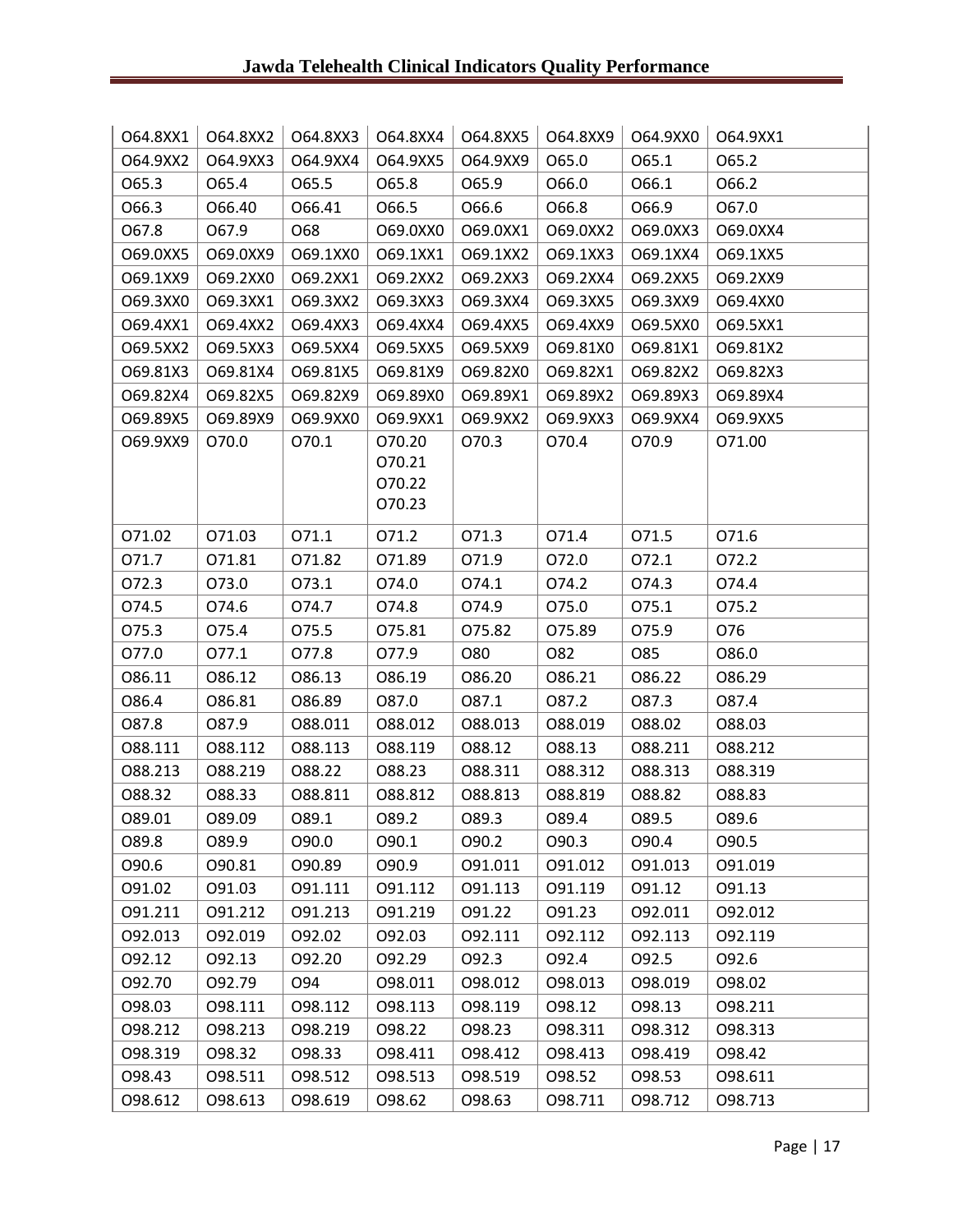| 098.719 | 098.72  | 098.73  | 098.811 | 098.812 | 098.813 | 098.819 | 098.82  |
|---------|---------|---------|---------|---------|---------|---------|---------|
| 098.83  | 098.911 | 098.912 | 098.913 | 098.919 | 098.92  | 098.93  | 099.011 |
| 099.012 | 099.013 | 099.019 | 099.02  | 099.03  | 099.111 | 099.112 | 099.113 |
| 099.119 | 099.12  | 099.13  | 099.210 | 099.211 | 099.212 | 099.213 | 099.214 |
| 099.215 | 099.280 | 099.281 | 099.282 | 099.283 | 099.284 | 099.285 | 099.310 |
| 099.311 | 099.312 | 099.313 | 099.314 | 099.315 | 099.320 | 099.321 | 099.322 |
| 099.323 | 099.324 | 099.325 | 099.330 | 099.331 | 099.332 | 099.333 | 099.334 |
| 099.335 | 099.340 | 099.341 | 099.342 | 099.343 | 099.344 | 099.345 | 099.350 |
| 099.351 | 099.352 | 099.353 | 099.354 | 099.355 | 099.411 | 099.412 | 099.413 |
| 099.419 | 099.42  | 099.43  | 099.511 | 099.512 | 099.513 | 099.519 | 099.52  |
| 099.53  | 099.611 | 099.612 | 099.613 | 099.619 | 099.62  | 099.63  | 099.711 |
| 099.712 | 099.713 | 099.719 | 099.72  | 099.73  | 099.810 | 099.814 | 099.815 |
| 099.820 | 099.824 | 099.825 | 099.830 | 099.834 | 099.835 | 099.840 | 099.841 |
| 099.842 | 099.843 | 099.844 | 099.845 | 099.89  | 09A.111 | 09A.112 | 09A.113 |
| 09A.119 | O9A.12  | O9A.13  | O9A.211 | O9A.212 | 09A.213 | O9A.219 | O9A.22  |
| O9A.23  | 09A.311 | O9A.312 | O9A.313 | O9A.319 | O9A.32  | O9A.33  | O9A.411 |
| O9A.412 | O9A.413 | O9A.419 | O9A.42  | O9A.43  | 09A.511 | O9A.512 | O9A.513 |
| O9A.519 | O9A.52  | O9A.53  |         |         |         |         |         |

# APPENDIX – D ICD-10 CM CODES (E08, E10. E11, E13, O24 Series)

| E08.00   | E08.01   | E08.10   | E08.11   | E08.21   | E08.22   | E08.29   | E08.311  |
|----------|----------|----------|----------|----------|----------|----------|----------|
| E08.319  | E08.3211 | E08.3291 | E08.3311 | E08.3391 | E08.3411 | E08.3491 | E08.3511 |
|          | E08.3212 | E08.3292 | E08.3312 | E08.3392 | E08.3412 | E08.3492 | E08.3512 |
|          | E08.3213 | E08.3293 | E08.3313 | E08.3393 | E08.3413 | E08.3493 | E08.3513 |
|          | E08.3219 | E08.3299 | E08.3319 | E08.3399 | E08.3419 | E08.3499 | E08.3519 |
| E08.3591 | E08.36   | E08.39   | E08.40   | E08.41   | E08.42   | E08.43   | E08.44   |
| E08.3592 |          |          |          |          |          |          |          |
| E08.3593 |          |          |          |          |          |          |          |
| E08.3599 |          |          |          |          |          |          |          |
|          |          |          |          |          |          |          |          |
| E08.49   | E08.51   | E08.52   | E08.59   | E08.610  | E08.618  | E08.620  | E08.621  |
| E08.622  | E08.628  | E08.630  | E08.638  | E08.641  | E08.649  | E08.65   | E08.69   |
| E08.8    | E08.9    |          |          |          |          |          |          |
| E10.10   | E10.11   | E10.21   | E10.22   | E10.29   | E10.311  | E10.319  | E10.3211 |
|          |          |          |          |          |          |          | E10.3212 |
|          |          |          |          |          |          |          | E10.3213 |
|          |          |          |          |          |          |          | E10.3219 |
|          |          |          |          |          |          |          |          |